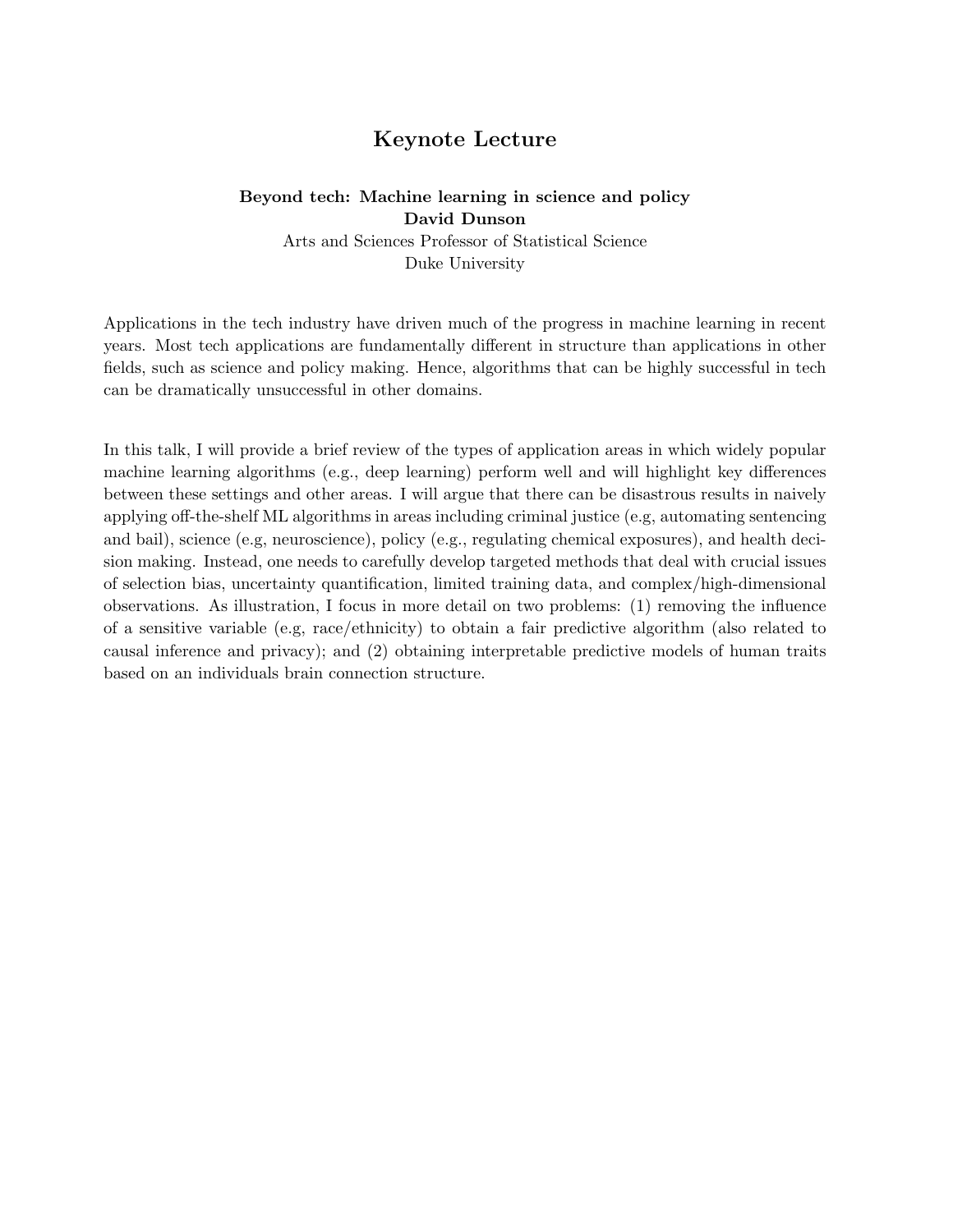## Featured Talks

#### C. F. Jeff Wu

H. Milton Stewart School of Industrial and Systems Engineering Georgia Institute of Technology Collaborators/co-authors: Simon Mak

This talk introduces a novel method for selecting main effects and a set of reparametrized predictors called conditional main effects (CMEs), which capture the conditional effect of a factor at a fixed level of another factor. CMEs represent interpretable, domain-specific phenomena for a wide range of applications in engineering, social sciences and genomics. The key challenge is in incorporating the grouped structure of CMEs within the variable selection procedure itself. We propose a new method, cmenet, which employs two principles (CME coupling and CME reduction) to effectively navigate the selection algorithm. Simulations demonstrate the improved performance of cmenet over generic variable selection methods. Applied to a gene association study on fly wing shape, cmenet not only provides more parsimonious models and improved predictive performance over existing methods, but also reveals important insights on gene activation behavior which can guide further experiments.

## Asympirical analysis: A new paradigm for data science Ping Ma Department of Statistics University of Georgia Collaborators/co-authors: Xiaoxiao Sun, Wenxuan Zhong

Large samples have been generated routinely from various sources. Classic statistical and analytical methods are not well equipped to analyze such large samples due to expensive computational costs. In this talk, I will present an asympirical (asymptotic + empirical) analysis in large samples. The proposed method can significantly reduce computational costs in high-dimensional and large-scale data. We show the estimator based on the proposed methods achieves the optimal convergence rate. Extensive simulation studies will be presented to demonstrate numerical advantages of our method over competing methods. I will further illustrate the empirical performance of the proposed approach using two real data examples.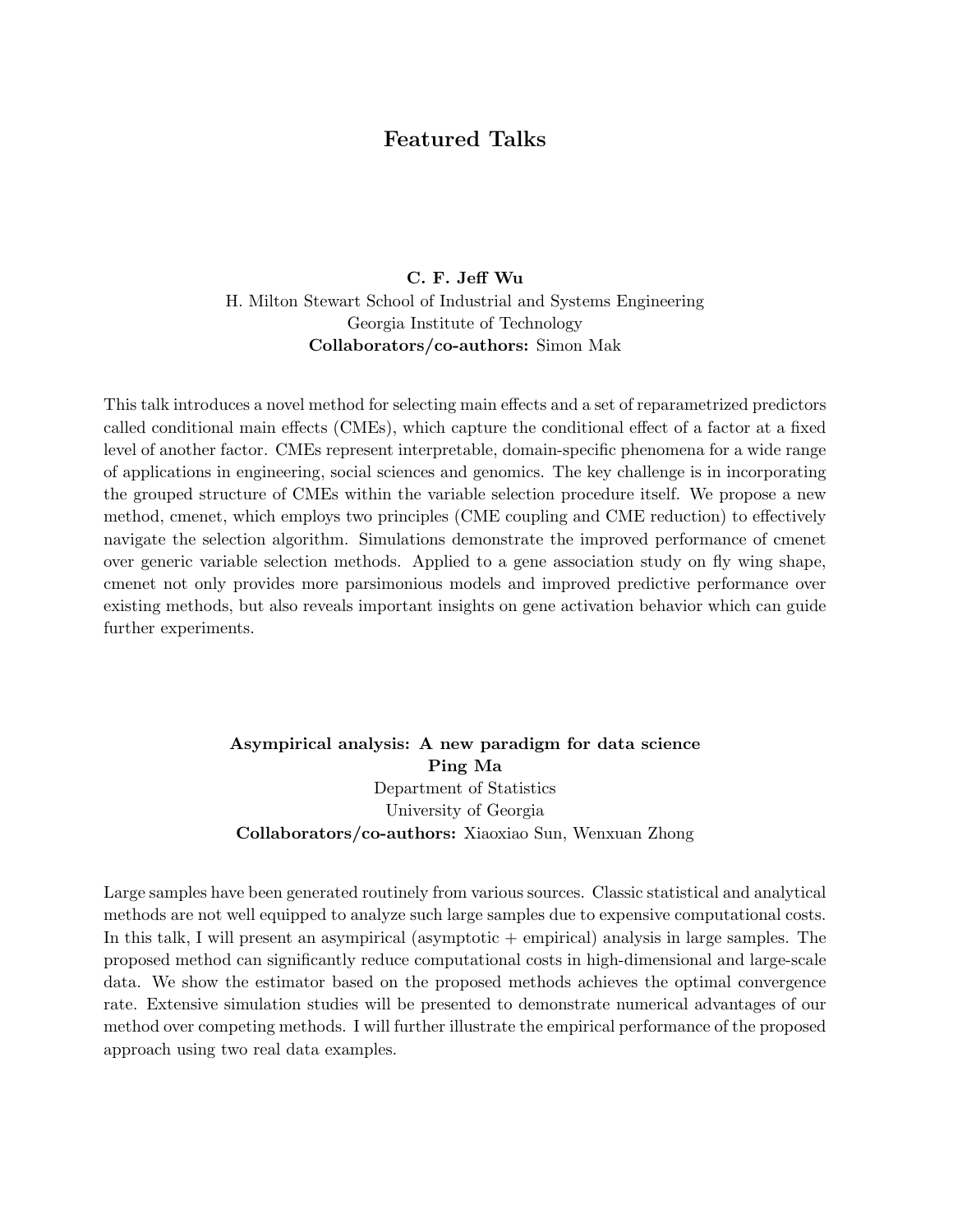# Dynamic correlation analysis for high-throughput expression data Tianwei Yu

Department of Biostatistics and Bioinformatics Rollins School of Public Health, Emory University

Dynamic correlations are pervasive in high-throughput data. Large numbers of gene pairs can change their correlation patterns in response to observed/unobserved changes in physiological states. Finding changes in correlation patterns can reveal important regulatory mechanisms. Currently there is no method that can effectively detect global dynamic correlation patterns in a dataset. Given the challenging nature of the problem, the currently available methods use genes as surrogate measurements of physiological states, which cannot faithfully represent true underlying biological signals. In this study we develop a new method that directly identifies strong latent dynamic correlation signals from the data matrix, named DCA: Dynamic Correlation Analysis. At the center of the method is a new metric for the identification of pairs of variables that are highly likely to be dynamically correlated, without knowing the underlying physiological states that govern the dynamic correlation. We validate the performance of the method with extensive simulations. We applied the method to three real datasets: a single cell RNA-seq dataset, a bulk RNA-seq dataset, and a microarray gene expression dataset. In all three datasets, the method reveals novel latent factors with clear biological meaning, bringing new insights into the data.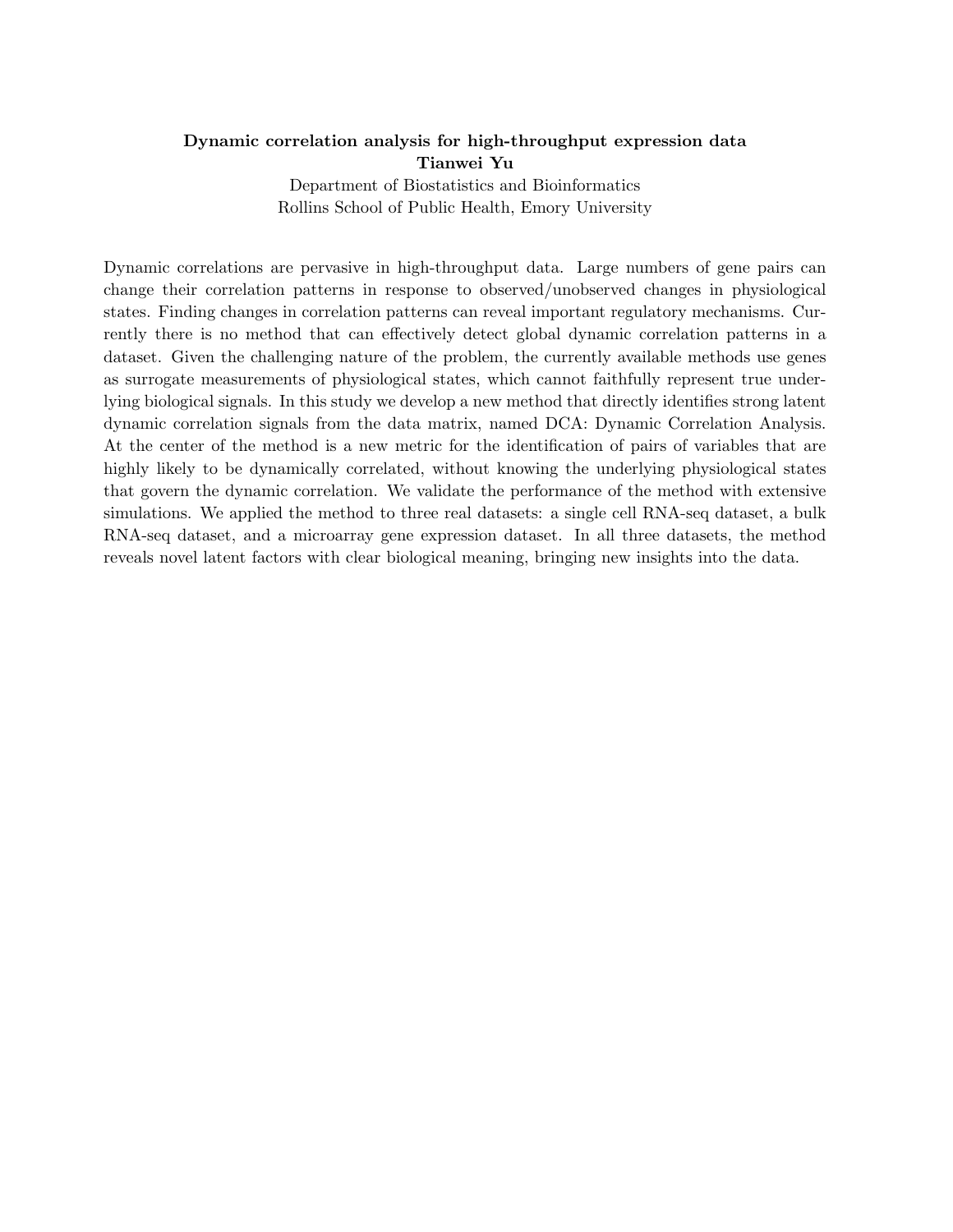# Technical Sessions

#### Penalized multivariate count models for genomic data Deepak Ayyala

Division of Biostatistics and Data Science at the Department of Population Health Sciences Augusta University

Genomic and metagenomic experiments yield high dimensional count data which are extremely sparse, making parameter estimation very difficult. Features which are differentially expressed under two or more conditions are hard to detect due to the high sparsity. In this talk, I will present a penalized model for multivariate count data using Dirichlet-Multinomial distribution. The l2-based penalty function is designed to perform simultaneous gene selection and cell-type detection in single-cell RNA-seq experiments. We implemented a fast Newton-Raphson algorithm by avoiding large matrix inversions. The computation cost is reduced to a quadratic rate with respect to number of variables.

Leveraged subsampling for vector autoregression Shuyang Bai Department of Statistics University of Georgia Collaborators/co-authors: Ping Ma, Zenghan Wang, Rui Xie, Wenxuan Zhong

When estimating a model for streaming multivariate time series data, the computational capacity often cannot afford using all the data available. The sample size needs to be reduced and a subsample must be selected. In the context of vector autoregression models, we propose a subsample selection method based on a leverage score. The method is shown to have a performance superior to some naive approaches.

#### Nonparametric doubly-robust inference for the mean outcome under a longitudinal treatment decision rule David Benkeser

Department of Biostatistics and Bioinformatics Rollins School of Public Health, Emory University Collaborators/co-authors: Peter Gilbert, Marco Carone

Doubly robust estimators are a popular tool for assessing causal effects of treatments and interventions. Such estimators are consistent for the parameter of interest if one of two nuisance parameters is consistently estimated. However, recent work has demonstrated that when adaptive nuisance estimators are utilized, the notion of double robustness does not extend to inference. We study this problem in the context of estimation of the mean counterfactual outcome under a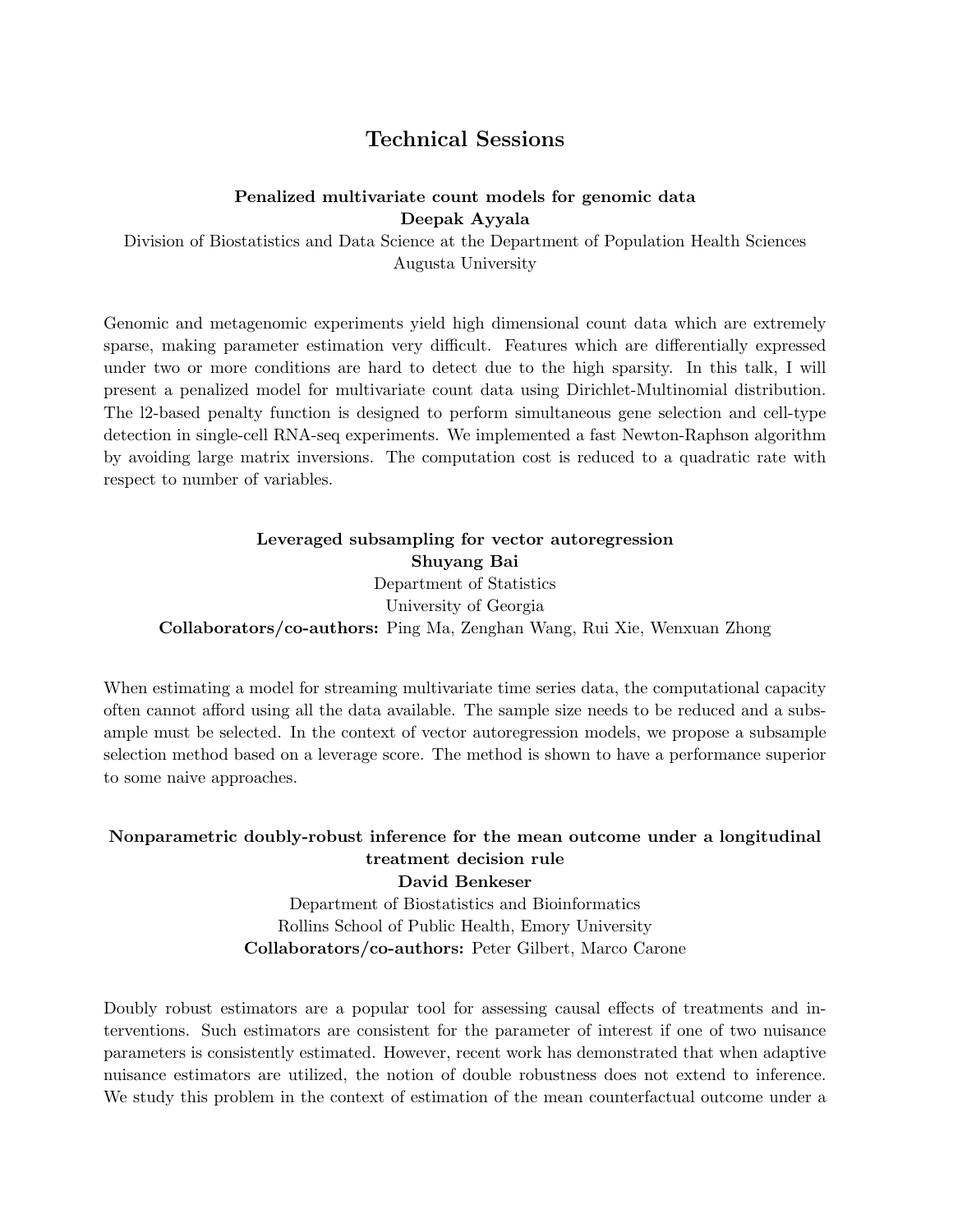longitudinal treatment decision rule. The main contribution of this work is a theorem, which provides conditions on nuisance estimators that are sufficient to ensure that a substitution estimator of the target parameter is doubly robust with respect to asymptotic linearity, even when considering adaptive nuisance estimators. Moreover, the analytic form of such an estimators' influence function is derived, which provides a natural pathway to closed form, doubly robust confidence intervals and hypothesis tests. We propose two concrete algorithms for constructing estimators that satisfy the conditions of our theorem and evaluate their performance via simulation. Our study demonstrates that ignoring this issue has severe repercussions for statistical inference, while our proposed estimators remedy these issues.

#### Interpretable Machine Learning with Applications to Banking Linwei Hu Advanced Technologies for Modeling Wells Fargo

Machine Learning (ML) algorithms have become popular in recent years due to their flexibility in model fitting and increased predictive performance. Despite this, they have not been widely adopted in banking and finance due to their opaqueness and lack of explainability, a necessary requirement to gain regulatory acceptance. There is much research currently to develop techniques to understand the model behavior and develop insights into the "black box". I will provide an overview of research being conducted by our team in this area with a focus on locally interpretable models and effects.

#### Factor-adjusted regularized model selection Yuan Ke Department of Statistics University of Georgia Collaborators/co-authors: Jianqing Fan, Kaizheng Wang

This paper studies model selection consistency for high dimensional sparse regression when data exhibits both cross-sectional and serial dependency. Most commonly-used model selection methods fail to consistently recover the true model when the covariates are highly correlated. Motivated by econometric studies, we consider the case where covariate dependence can be reduced through factor model, and propose a consistent strategy named Factor-Adjusted Regularized Model Selection (FarmSelect). By separating the latent factors from idiosyncratic components, we transform the problem from model selection with highly correlated covariates to that with weakly correlated variables. Model selection consistency as well as optimal rates of convergence are obtained under mild conditions. Numerical studies demonstrate the nice finite sample performance in terms of both model selection and out-of-sample prediction. Moreover, our method is flexible in a sense that it pays no price for weakly correlated and uncorrelated cases. Our method is applicable to a wide range of high dimensional sparse regression problems. An R-package FarmSelect is also provided for implementation.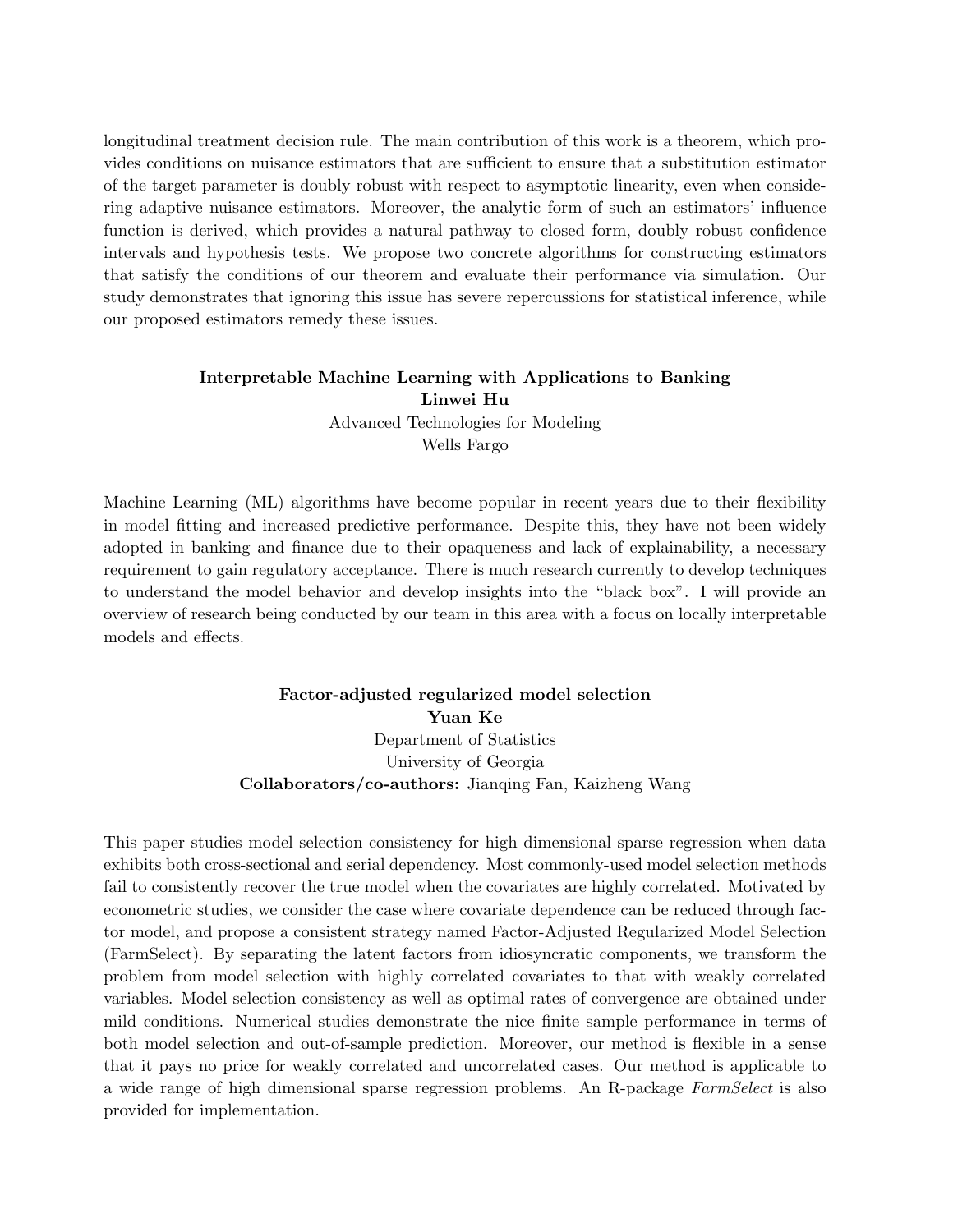## Locating targets via wireless sensor networks Rohit Patra Department of Statistics University of Florida Collaborators/co-authors: George Michailidis, Moulinath Banerjee

Wireless sensor networks (WSNs) serve as key technological infrastructure for monitoring diverse systems across space and time. Examples of their widespread applications include: precision agriculture, surveillance, animal behavior, drone tracking, and emergent disaster response and recovery. A WSN consists of hundreds or thousands of identical sensors at fixed locations where each individual sensor observes the surrounding at fixed time intervals. In this work we estimate the location of a (signal emitting) target under the assumption that magnitude of signal detected at the sensor is a strictly decreasing function of the distance between the sensor and the signal emitting target. We propose an automated root-n-consistent estimator of the location the target under under only the monotonicity assumption. Our estimator is tuning parameter free. We show that our estimator has a Gaussian limit distribution and construct asymptotic confidence region for the location target.

# A non-parametric Bayesian binary regression approach with application to latent class regression analysis Nong Shang

Centers for Disease Control and Prevention

We consider a binary regression problem for which the success probability is generated from a random field over covariate domain. While it is difficult to specify a full random field for probability value changing from 0 to 1, for many practical problems, it is suffice to know the corresponding marginal point wise distributions. Based on a new perspective on statistical conditional estimation, we developed a non-parametric approach to construct the marginal point wise distributions from data with similarity among nearby distributions being reflected through the construction process. Such approach provides an approximate yet more efficient way to conduct non-parametric Bayesian binary regression. We investigated performance of the approach and explored its application in non-parametric latent class regression analysis.

## Change-point detection for a network of Hawkes processes Yao Xie H. Milton Stewart School of Industrial and Systems Engineering Georgia Institute of Technology Collaborators/co-authors: Shuang Li, Le Song

Hawkes processes has been a popular point process model for capturing mutual excitation of discrete events. In the network setting, this can capture the mutual influence between nodes,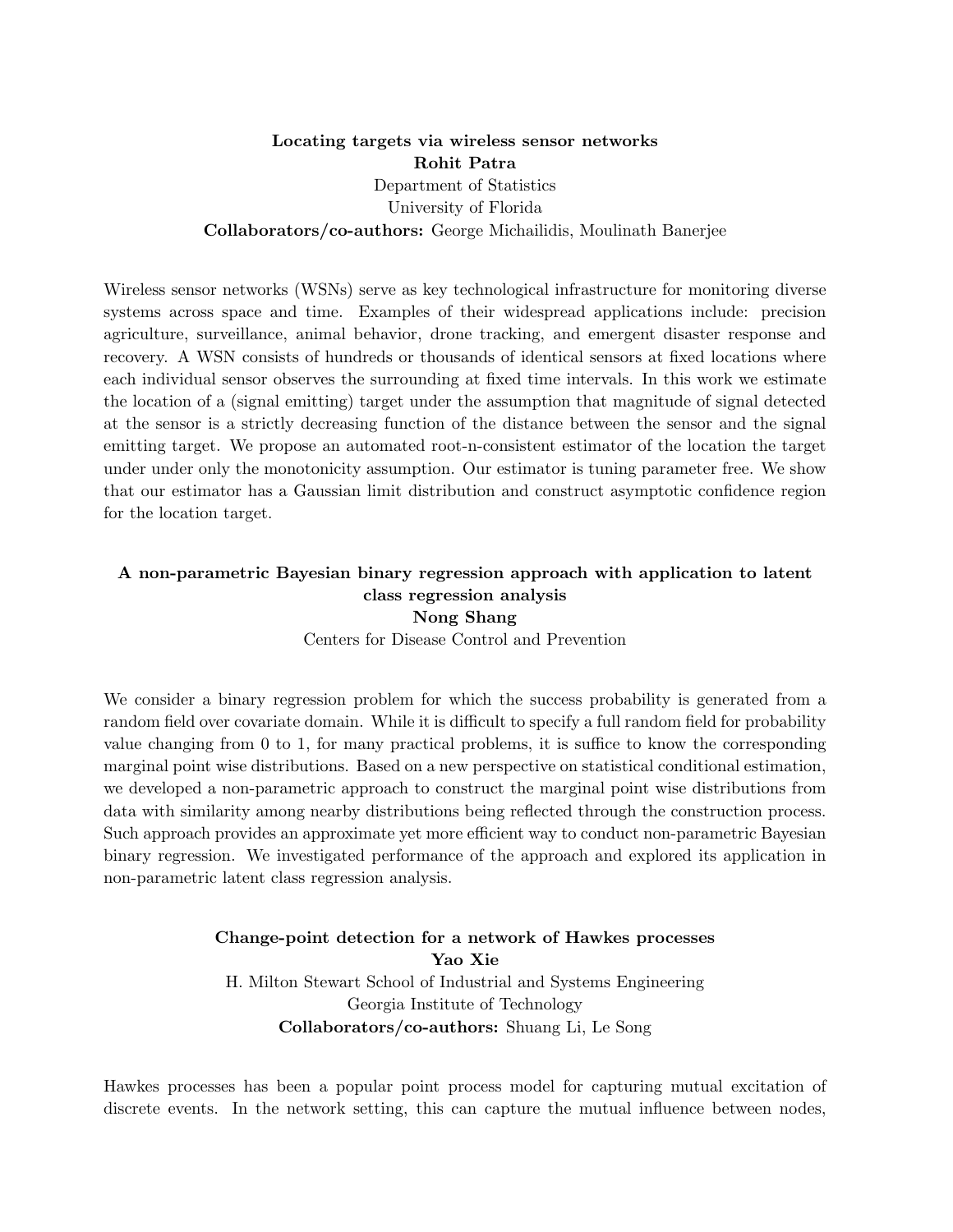which has a wide range of applications in neural science, social networks, and crime data analysis. In this talk, I will present a statistical change-point detection framework to detect a change in the influence using streaming discrete events. Theoretical results are provided for controlling false alarms, characterizing the trade-off between the average-run-length and the expected detection delay, as well proving an online estimation procedure is nearly optimal.

# Decentralized consensus optimization with delayed and stochastic gradients on networks Xiaojing Ye Department of Mathematics and Statistics Georgia State University Collaborators/co-authors: Benjamin Sirb

Decentralized consensus optimization has extensive applications in many emerging big data, machine learning, and sensor network problems. In decentralized computing, nodes in a network privately hold parts of the objective function and need to collaboratively solve for the consensual optimal solution of the total objective, while they can only communicate with their immediate neighbors during updates. In real-world networks, it is often difficult and sometimes impossible to synchronize these nodes, and as a result they have to use stale (and stochastic) gradient information which may steer their iterates away from the optimal solution. In this talk, we focus on a decentralized consensus algorithm by taking the delays of gradients into consideration. We show that, as long as the random delays are bounded in expectation and a proper diminishing step size policy is employed, the iterates generated by this algorithm still converge to a consensual optimal solution. Convergence rates of both objective and consensus are derived. Numerical results will also be presented.

#### A Monte Carlo simulation study: The number of minimum events and an adequate sample size required in Firth's penalized partial likelihood approach in Cox regression models

Chao Zhang Biostatistics and Bioinformatics Shared Resource Winship Cancer Institute, Emory University Collaborators/co-authors: Jeanne Kowalski

Objectives: To determine the minimum number of events required in Firth's correction Cox regression models. Study Design and Setting: We used a series of Monte Carlo simulations to detect the impact of the number of events on the accuracy and precision of the estimated of parameters of the fitted models. For accuracy of regression coefficient of the models, the signed percent relative bias was used, and estimated of model variance, empirical simulation variance and their ratio of the fitted model were used to measure the precision of the models. Results: A minimum of approximately 6-8 events for a continuous covariate tended to result in estimation of regression coefficients with relative bias of less than 5%. And with this minimum number of events, the ratio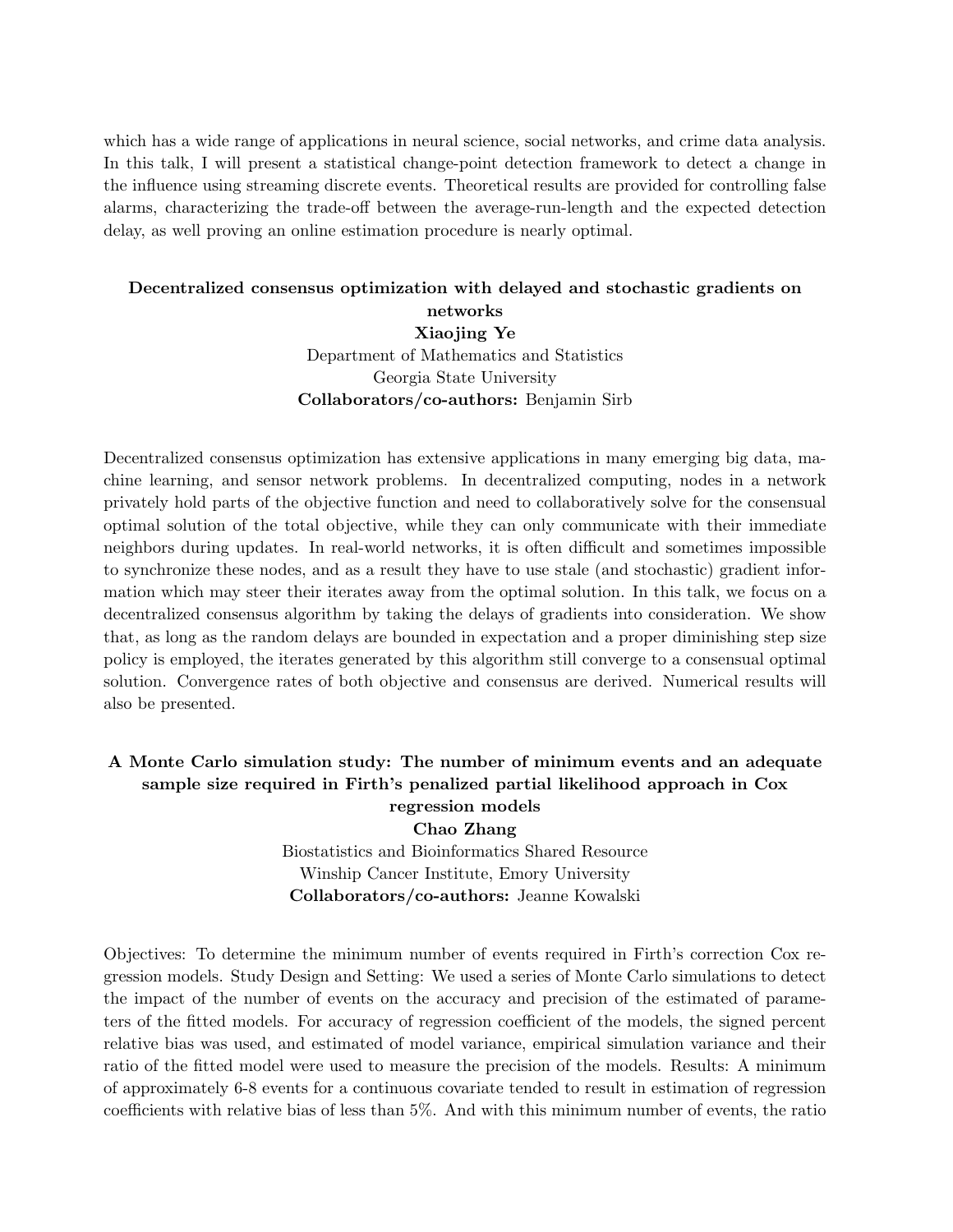between the model variance and empirical simulation variance approximately equals 1, and around 100 models were converged with this minimum number of events. For a binary covariate, it also required at least 6-8 events for low-prevalence group to get the same conclusion as continuous covariate. Conclusion: Firth's bias correction Cox models require at least 6-8 events for a continuous predictor and same value for low- prevalence group of a binary predictor for adequate estimation of regression coefficient, standard error, and model convergence.

#### Towards Understanding Nonconvex Stochastic Optimization in Machine Learning Tuo Zhao

H. Milton Stewart School of Industrial and Systems Engineering Georgia Institute of Technology

Stochastic Gradient Descent-type (SGD) algorithms have been widely applied to many nonconvex optimization problems in machine learning, e.g., training deep neural networks, variational Bayesian inference and collabrative filtering. Due to current technical limit, however, establishing convergence properties of SGD for these highly complicated nonoconvex problems is generally infeasible. Therefore, we propose to analyze the algorithm through a simpler but nontrivial nonconvex problems − streaming PCA. This allows us to make progress toward understanding SGD and gaining new insights for more general problems. Specifically, by applying diffusion approximations, we cast the solution trajectories of SGD as continuous time stochastic processes. This naturally characterizes the algorithmic behaviors and provides some principles on applying SGD to nonconvex optimization problems in machine learning.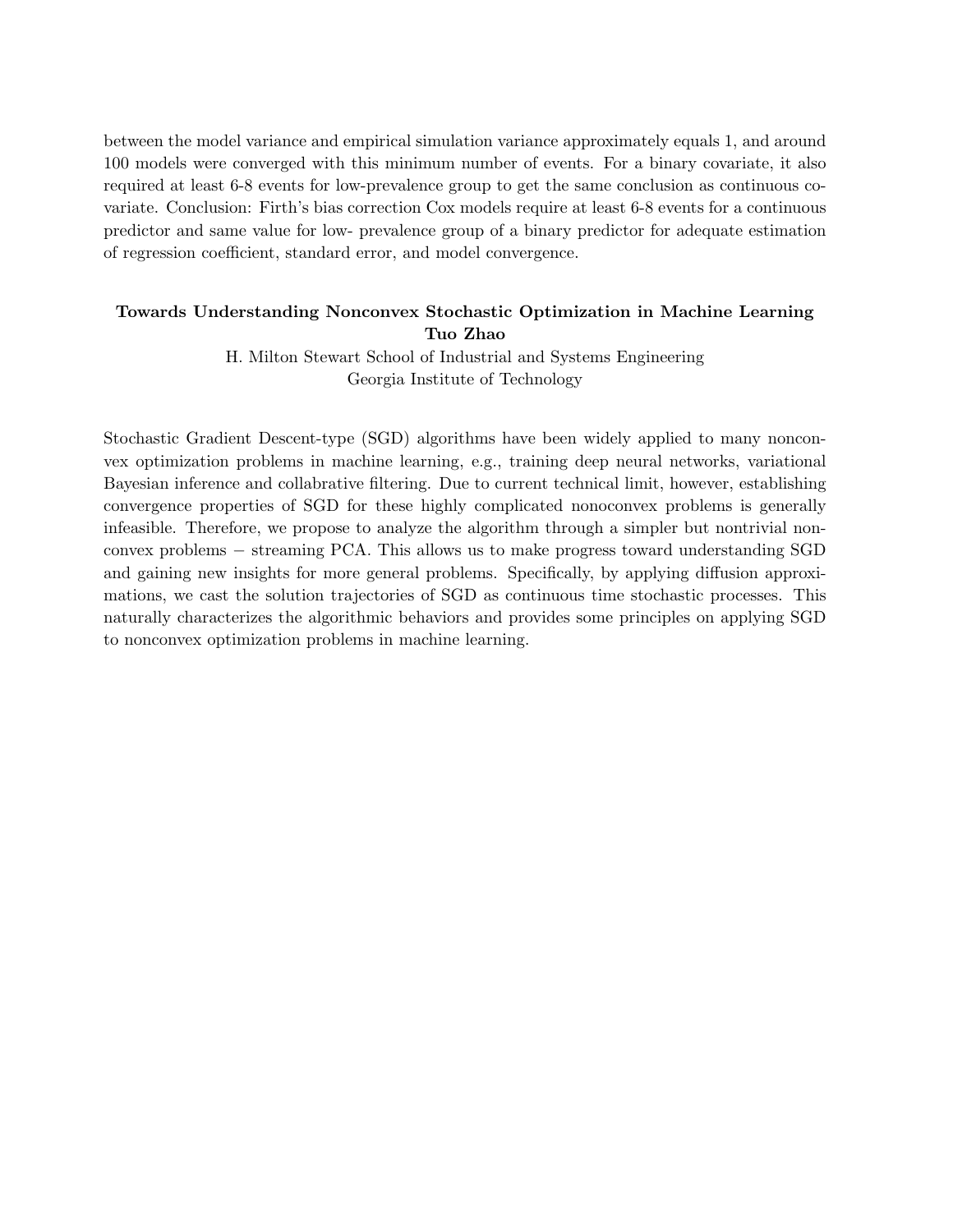# Industry Session

#### What it is like to work for LexisNexis Renu Midha LexisNexis

LexisNexis combines cutting-edge technologies, unique data and advanced scoring analytics to provide innovative products and services addressing client needs in insurance, utilities, gaming, finance, government and healthcare. We process over 10,000 data sources daily adding to a database of over 2 petabytes of information which is used by our advanced statistical analysts to develop products through statistical analysis to help customers understand their individual business, driving growth and profit for both LexisNexis and all of LexisNexis' customers.

We at LexisNexis understand the uniqueness of our business and have training tracks set up for all employees, both directly out of college and those that have years of experience from other companies. These training tracks not only give our employees the knowledge on products that LexisNexis provides, but more so allow them to be innovators and strategic thinkers when future products are developed.

At LexisNexis, "We are innovators, passionate about challenging the status quo and improving outcomes."

#### Career opportunities at Wells Fargo for statisticians Anqi Zou Wells Fargo

Wells Fargo has a large "quant" community that is engaged in statistical and mathematical modeling. We're looking to recruit talented graduating PhDs, as well as a smaller number of Master's candidates, through the Quantitative Associate Program. Wells Fargo representatives will describe the program and various roles and responsibilities available at the bank, as well as giving examples of the role of Statistics in credit risk modeling and other areas.

The Wells Fargo Quantitative Associate program is designed to provide qualified candidates with the opportunity to gain comprehensive professional and industry experience that prepares them to develop, implement, calibrate, and/or validate various analytical models. The presenter will discuss aspects and benefits of the rotational program and how PhD and Master's students can apply.

The 12 month rotational program consists of two track selections: Our Capital Markets track gives Associates the opportunity to develop and validate mathematical models for pricing and hedging complex financial instruments. They will also educate the trading desk on the strengths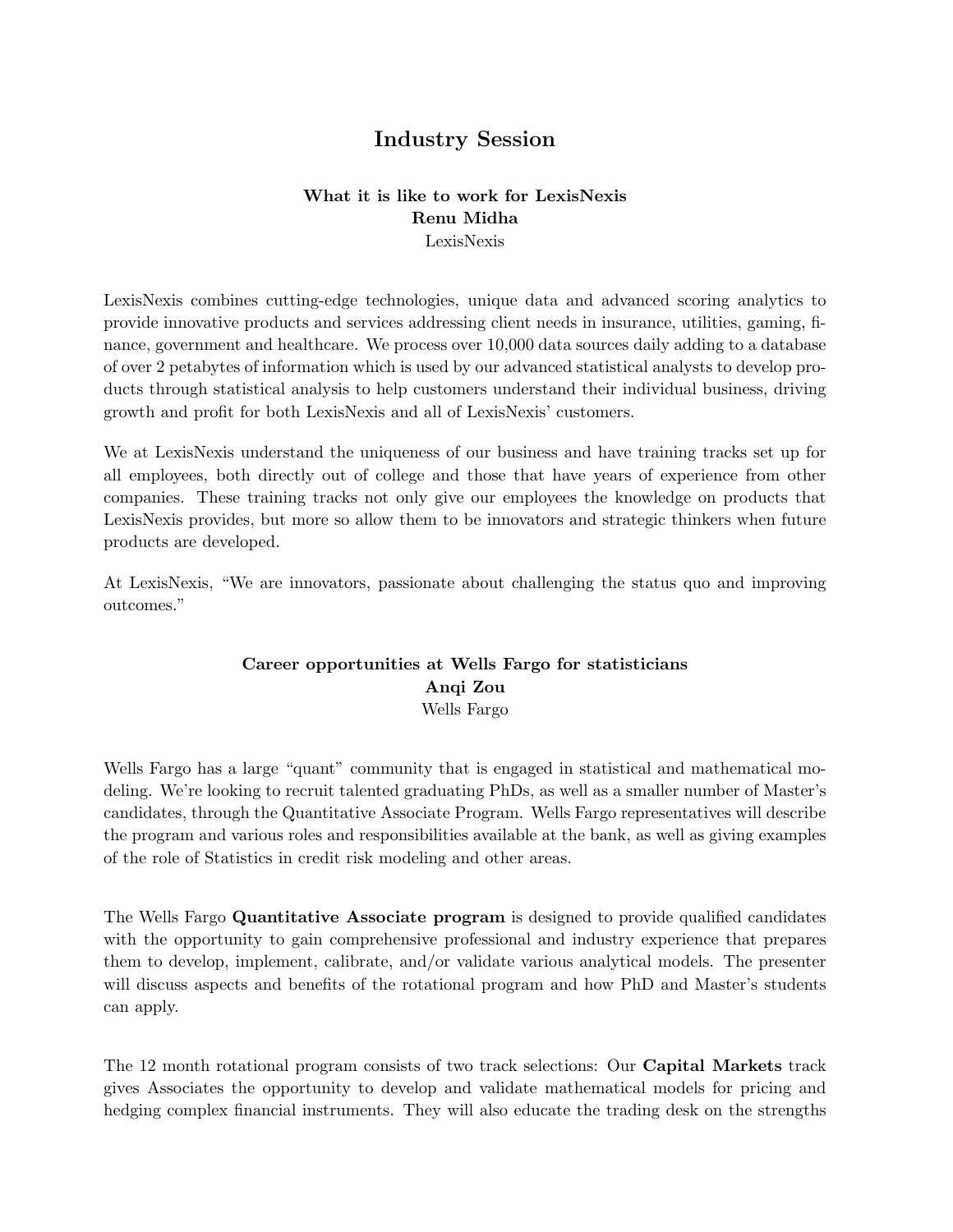and weaknesses of models and provide model analysis. Our Credit & Operational Risk track gives Associates the opportunity to develop, maintain and validate statistical models for loss forecasting, credit risk scorecard, capital management, stress testing, detection and prediction of suspicious activity, and estimating bank-wide operational risk regulatory capital levels.

#### Advanced analytics at State Farm Jeff Stoiber and Jeremy Mulcahey State Farm

The analytics community at State Farm is faced with a wide variety of exciting and challenging problems that are disrupting and evolving the automotive insurance industry. A recent evolution in auto insurance rating and discount plans is State Farms Drive Safe and Save program, which is a form of usage-based insurance that analyzes driver behaviors based on mobile telematics data. Actuarial Statisticians work as leaders in the analytics community to navigate the challenges of implementing evolutionary and disruptive, as well as traditional, actuarial pricing efforts in a regulated environment.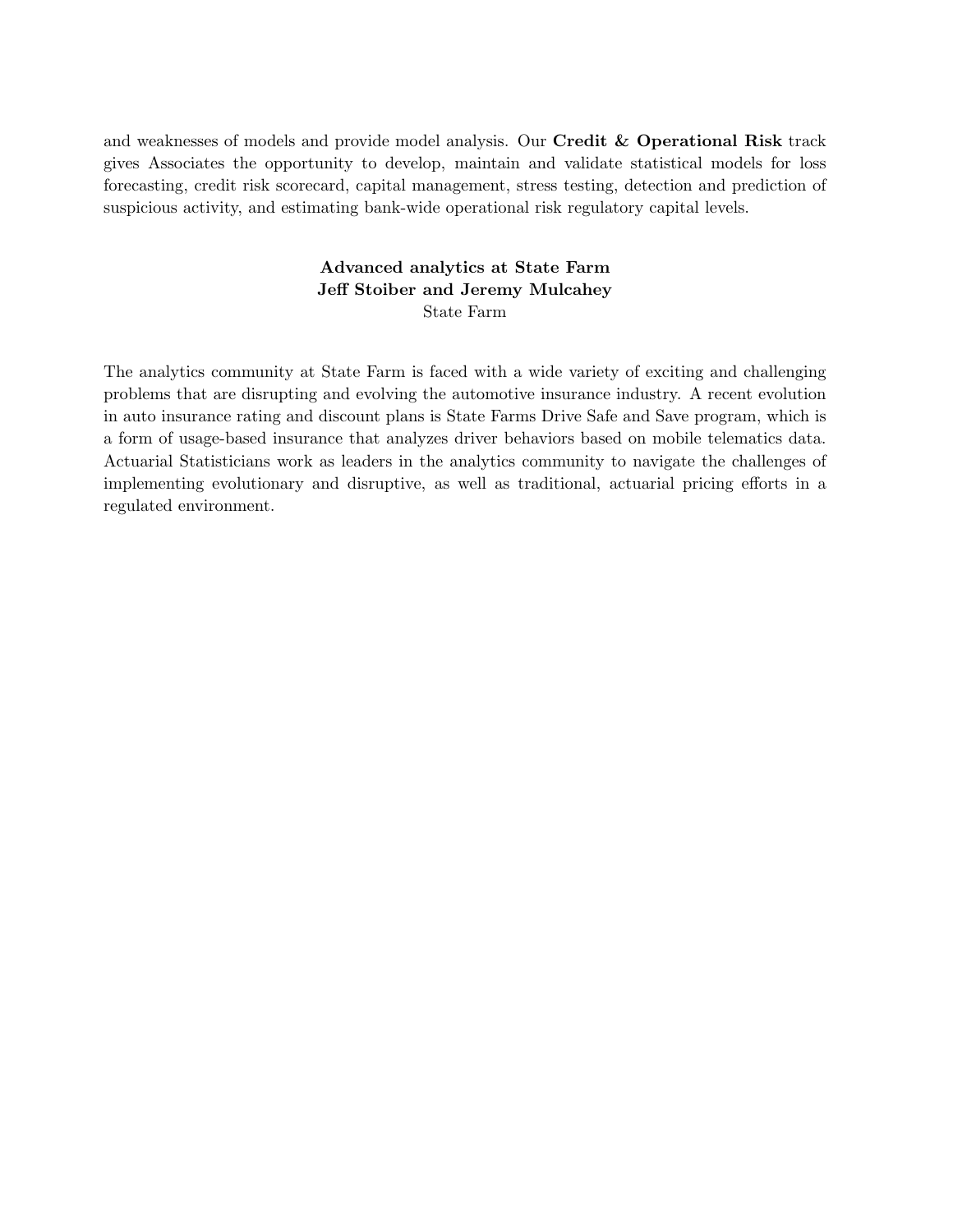## Posters

#### Reduce computation in jackknife empirical likelihood for comparing two Gini indices Kangni Alemdjrodo

Department of Mathematics and Statistics Georgia State University Collaborators/co-authors: Yichuan Zhao

We propose an alternative approach of the jackknife empirical likelihood method to reduce the computation cost associated with the construction of confidence interval for the difference of two Gini indices from paired samples. We also investigate the adjusted jackknife empirical likelihood and the bootstrapped calibrated jackknife empirical likelihood to improve coverage accuracy for small samples. We, then, avoid the maximization over a nuisance parameter used by a previous profile jackknife empirical likelihood method proposed by Wang and Zhao (2016). We establish the Wilks theorem and show through simulations that the proposed methods perform better than Wang and Zhao (2016)'s methods in terms of coverage accuracy and require less computation. A real data application proves that the proposed methods work perfectly in practice.

#### High-order Laplacian-based regularization achieves the optimal rate in function estimation Shanshan Cao

H. Milton Stewart School of Industrial and Systems Engineering Georgia Institute of Technology Collaborators/co-authors: Yibiao Lu, Zhouwang Yang, Xiaoming Huo

Graph Laplacian based regularization has been widely used in learning problems to take advantage of the information on the geometry towards the marginal distribution. In this paper, we consider the high-order Laplacian regularization, which takes the form of  $f^T\mathbf{L}^m f$  with  $\mathbf L$  being the graph Laplacian matrix of the sample data, in the context of supervised learning, and provide the theoretical foundations in the non-parametric setting. And we call the resulting estimator the Graph Laplacian Smoother (GLS). The high-order Laplacian regularization technique, which is proved to converge to the Sobolev semi-norm regularization, has been successfully used in the literature of semi-supervised learning and supervised learning problems without theoretical guarantees. In this work, it is shown that nearly all good asymptotic properties of the existing state-of-the-art approaches are inherited by the Laplacian-based smoother. Specifically, we prove that as the sample size goes to infinity, the expected Mean Square Error (MSE) is of order  $O(n^{-\frac{2m}{2m+d}})$ , which is the *optimal convergence rate*, where  $m$  is the order of the Sobolev semi-norm used in the regularization, d is intrinsic dimension of the domain. Besides, we propose a *generalized cross validation* (GCV) approach for choosing the penalty parameter  $\lambda$ , which is guaranteed to be *asymptotically optimal*.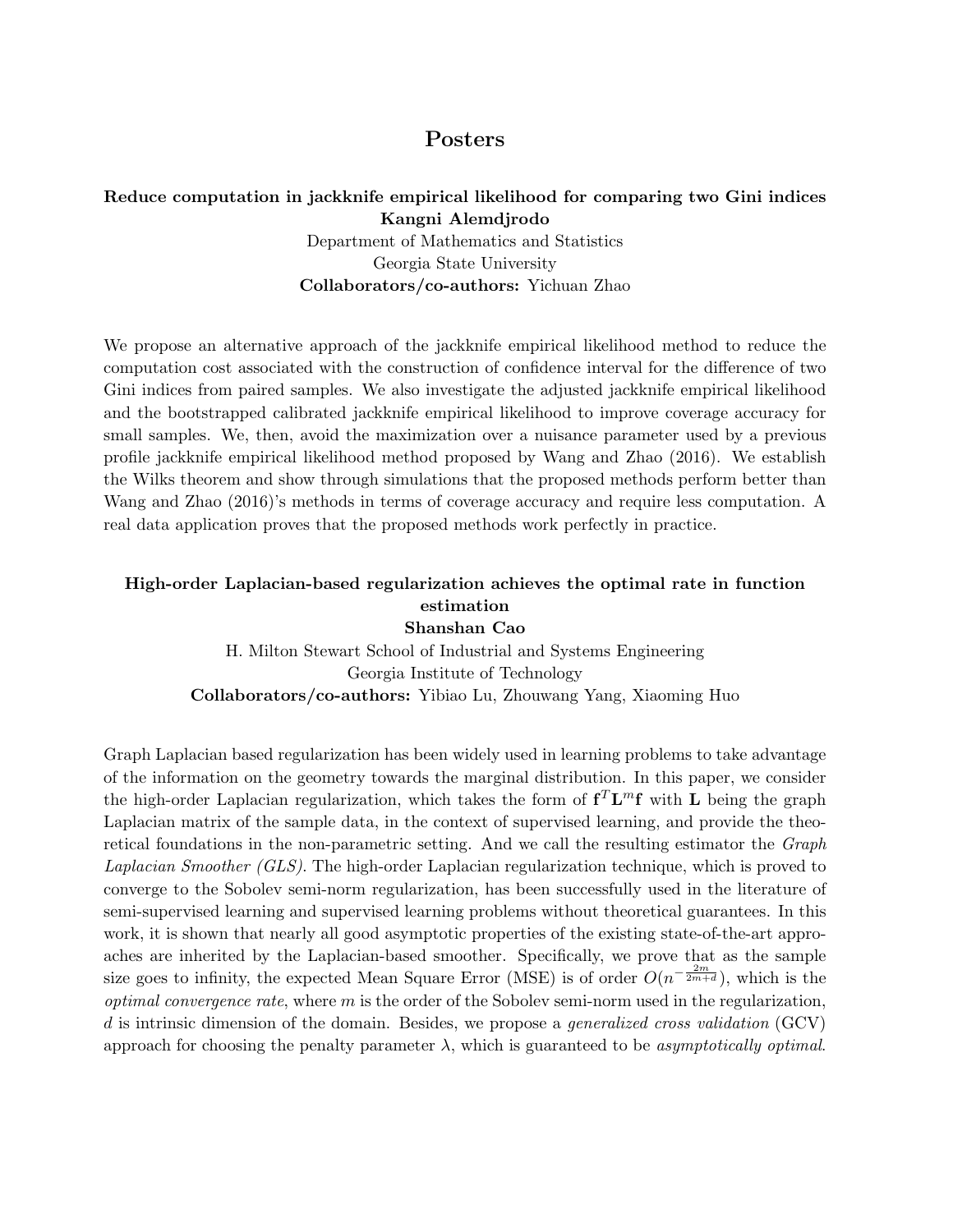## Regularized aggregation of statistical parametric maps Jongik Chung

Department of Statistics

University of Georgia

Collaborators/co-authors: Li-Yu Wang, Cheolwoo Park, Hosik Choi, Amanda L. Rodrigue, Jordan E. Pierce, Brett A. Clementz, Jennifer E. McDowell

Combining statistical parametric maps (SPM) from individual subjects is the goal in some types of group-level analyses of functional magnetic resonance imaging data. Brain maps are usually combined using a simple average across subjects, making them susceptible to subjects with outlying values. Furthermore, t tests are prone to false positives and false negatives when outlying values are observed. We propose a regularized unsupervised aggregation method for SPMs to find an optimal weight for aggregation, which aids in detecting and mitigating the effect of outlying subjects. We also present a bootstrap-based weighted t test using the optimal weights to construct an activation map robust to outlying subjects. We validate the performance of the proposed aggregation method and test using simulated and real data examples. Results show that the regularized aggregation approach can effectively detect outlying subjects, lower their weights, and produce robust SPMs.

#### Functional directed graphical models Ana María Estrada Gómez H. Milton Stewart School of Industrial and Systems Engineering

Georgia Institute of Technology Collaborators/co-authors: Kamran Paynabar, Massimo Pacella

A directed graphical model aims to represent the probabilistic relationship between variables in a system. Learning a directed graphical model from data includes parameter learning and structure learning. Several methods have been developed for graphical models with low-dimensional variables. However, the case in which the variables are high-dimensional has not been studied thoroughly. Nowadays, in many applications, the variables are high-dimensional, and need to be treated as functional random variables. This paper proposes a novel methodology to learn the structure and predict in the functional setting. When the structure of the network is known, function-to-function regression is used to estimate the parameters of the graph. When the goal is to learn the structure, a penalized least square loss with a group Lasso penalty, for variable selection, and an  $L_2$  penalty, to handle group selection of nodes, is defined. Cyclic coordinate accelerated proximal gradient descent algorithm is employed to minimize the loss function and learn the structure of the directed graph. Through simulations and a case study, the advantage of the proposed method is proven. This paper enlarges the methodology to learn directed graphical models with high-dimensional variables.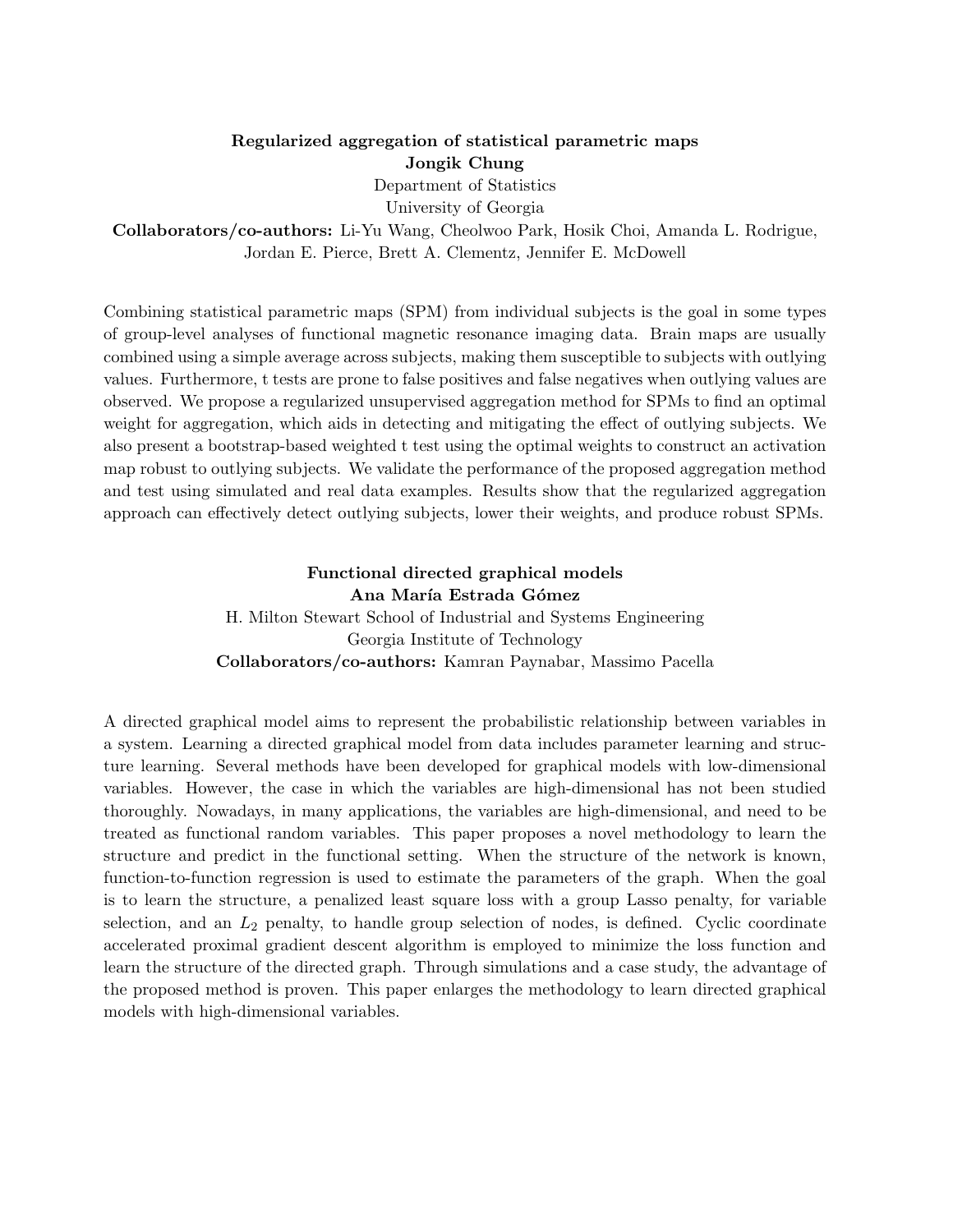# Batch effect correction of single-cell RNA sequencing data through sample distance matrix correction

Teng Fei

Department of Biostatistics and Bioinformatics Rollins School of Public Health, Emory University Collaborators/co-authors: Tianwei Yu

Motivation: Batch effects is a frequent challenge in second generation sequencing data analysis. Several batch effect removal algorithms have shown good sample clustering results, providing important sample pattern information in corrected distance matrices. However downstream analyses, such as differential expression analysis, still suffer from remaining artifacts. Method: We have previously developed a method to correct the sample distance matrix, resulting in good sample clustering results. However the method doesn't correct the original count data matrix. In the current work, utilizing the corrected distance matrix as reference distance matrix, we numerically solve a novel least squares loss function to conduct linear transformation on the raw count matrix. The resulting corrected count matrix yields Pearson correlation that approximates the sample pattern reflected by the reference distance matrix. Downstream analyses can then be performed on the corrected count matrix. Results: We compared the proposed method with popular batch effect algorithms ComBat and mnnCorrect. In simulation studies, our method achieves better DE gene detection with high true positive rates and low false positive rates. In real data analysis, our method also shows improved performance in both clustering and DE gene analyses.

## A personalized threshold method via boosting for sepsis screening Chen Feng

H. Milton Stewart School of Industrial and Systems Engineering Georgia Institute of Technology Collaborators/co-authors: Yajun Mei, Paul Griffin, Shravan Kethireddy

Sepsis is one of the biggest risks to patient safety, with a natural mortality rate between 25% and 50%. It is difficult to diagnose and no validated standard for diagnosis currently exists. A commonly used scoring criteria is the quick sequential organ failure assessment (qSOFA). It has been shown to have low sensitivity in practice, however. We developed a method to personalize thresholds in qSOFA that incorporates easy to measure patient baseline characteristics. We compared the personalized threshold method to qSOFA, five previously published methods that obtain an optimal constant threshold for a single biomarker, and to the machine learning algorithms based on logistic regression and AdaBoosting using patient data in the MIMIC-III database. The personalized threshold method achieved higher accuracy than qSOFA and the five published methods and had comparable performance to machine learning methods. Personalized thresholds, however, are much easier to adopt in practice than machine learning methods as they are computed once for a patient and used in the same way as qSOFA, whereas the machine learning methods require an update after each observation.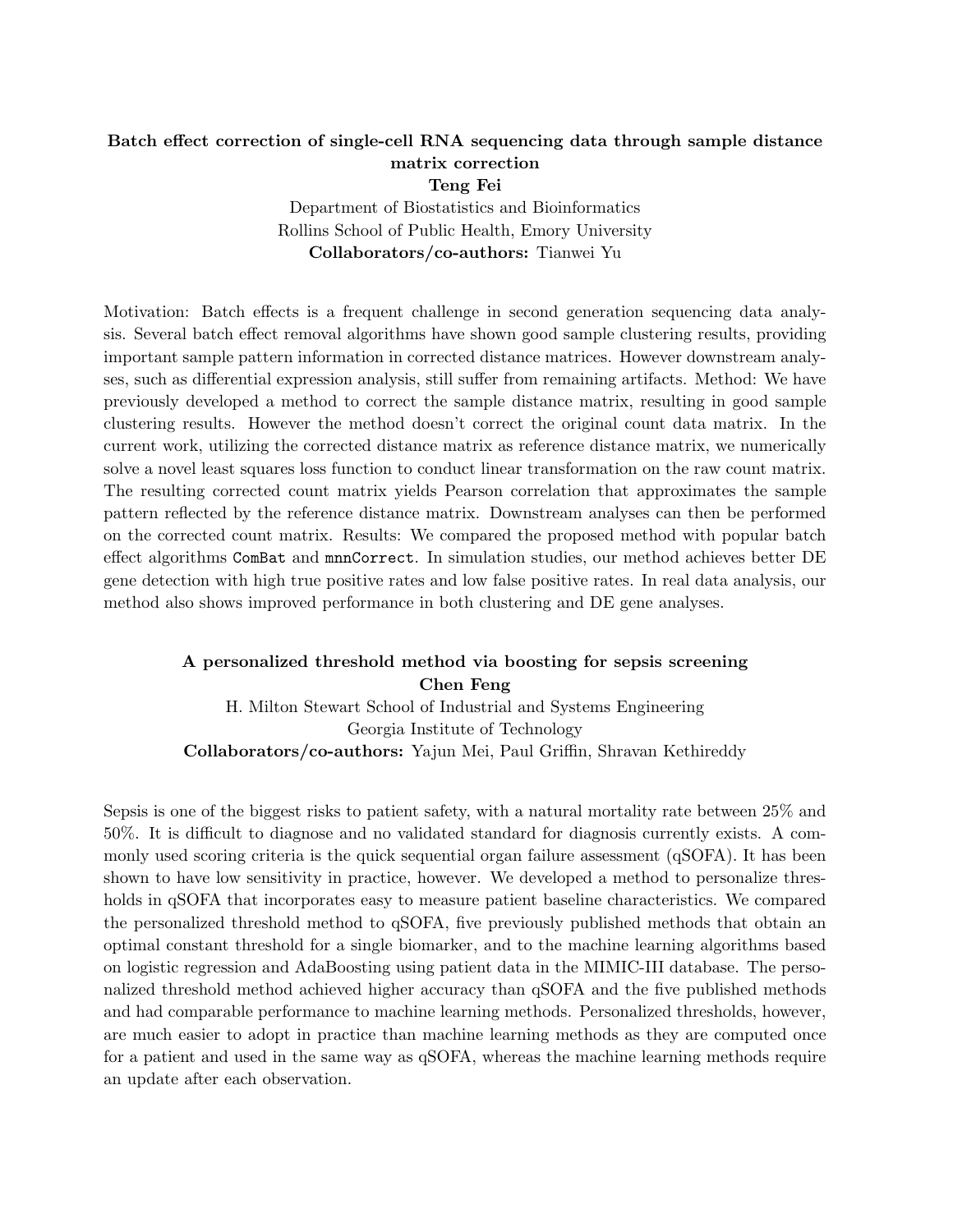#### Collaborative spectral clustering in attributed networks Xiaodong Jiang Department of Statistics University of Georgia Collaborators/co-authors: Pengsheng Ji

We propose a novel spectral clustering algorithm for attributed networks, where each node has p-dimensional meta-covariates from various formats such as text, image, speech, etc. The connectivity matrix  $W_{n\times n}$  is constructed with the adjacency matrix  $A_{n\times n}$  and covariate matrix  $X_{n\times p}$ , and  $W = (1 - \alpha)A + \alpha K(X, X')$ , where  $\alpha \in [0, 1]$  and K is a kernel to measure the covariate similarities. We then perform the classical k-means algorithm on the element-wise ratio matrix of the first  $K$  leading eigenvector of  $W$ . Theoretical and simulation studies show the consistent performance under both Stochastic Block Model (SBM) and Degree-Corrected Block Model (DCBM), especially in unbalanced networks where most community detection algorithms fail.

## Optimal generalized quadrature functional regression Honghe Jin Department of Statistics University of Georgia Collaborators/co-authors: Ping Ma, Wenxuan Zhong

We study the generalized functional linear model with a scalar response with quadrature form functional predictors. The response given the functional predictors is assumed to follow a distribution of an exponential family. The unknown coefficient function is estimated by a penalized likelihood approach. An example of tensor product cubic spline is given to illustrate the feasibility of the proposed method. The penalized likelihood estimator attains the optimal convergence rate in the sense of prediction. Our simulations shows a better performance against the existing approach. The method is further illustrated in the use of the image classification and gene expression explained by histone modification.

#### Application of EL methods on bivariate MRL and quantile correlation estimators Ali Jinnah

Department of Mathematics and Statistics Georgia State University

Kulkarni and Rattihalli (2002) proposed an estimator for the bivariate mean residual life (MRL) function. In this paper, we apply the empirical likelihood (EL) and adjusted empirical likelihood (AEL) methods to the MRL function. The Wilk's theorem is established under general conditions. We profile the nuisance parameter in the EL and develop EL for the univariate MRL function. Extensive simulation studies show EL methods for both bivariate and one-dimensional MRL functions perform better than the normal approximation (NA) method in terms of coverage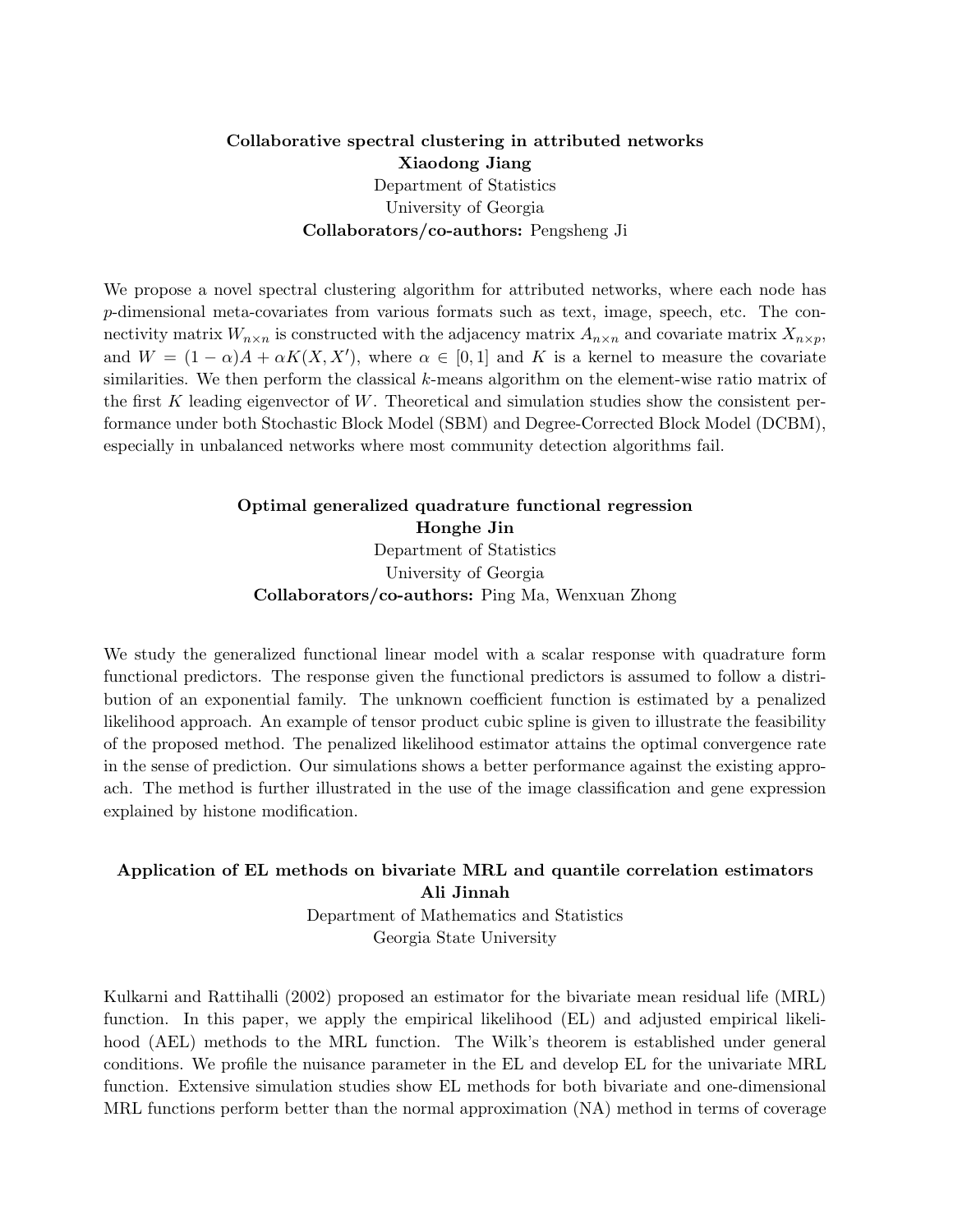probabilities. AEL methods result in noticeable better coverage probability. AEL method based on F-distribution calibration results in better coverage probability for small sample sizes. Two real data sets are used to illustrate the proposed procedure. We further apply jackknife empirical likelihood (JEL) method to quantile correlation and quantile partial correlation functions.

#### Propensity score matching for multi-level and spatially-structured data Behzad Kianian

Department of Biostatistics and Bioinformatics Rollins School of Public Health, Emory University Collaborators/co-authors: Rachel Patzer, Lance Waller

In many health studies, an individual's treatment assignment and health outcomes are determined both by where they live and where they seek care. We consider propensity score matching in an observational data setting with a binary treatment and the presence of unmeasured cluster-level and spatial confounders. We present a systematic simulation study comparing various existing approaches, such as propensity score models that include spatial coordinates, random effects, and fixed effects, and the recently developed method of distance-adjusted propensity score matching (DAPSm). We additionally propose a method that synthesizes two methods recently developed in a two-stage procedure: (1) match within the same cluster where possible; (2) for the remaining treated units that were unmatched in the first stage, use the DAPSm method so that remaining matches are spatially close despite not being in the same cluster. We present initial results on a motivating application based on kidney disease patients who have recently started dialysis. Patients are either informed of their transplant options or not; this decision and the patient's outcomes are likely impacted by individual, facility, and area-level factors.

# Distributional clustering: A distribution-preserving clustering method Arvind Krishna

H. Milton Stewart School of Industrial and Systems Engineering Georgia Institute of Technology Collaborators/co-authors: Simon Mak, V. Roshan Joseph

One of the key uses of clustering is to compact big data into a set of representative points for further analysis. However, the distribution of the cluster centers of k-means or other clustering methods does not necessarily reflect the distribution of the data. We assume that a data analyst would in general want the distribution of the reduced sample to reflect the data distribution, except in cases where a task requires the data to be sampled in a specific way. For example, in the case of pattern recogniton problems, the data distribution should be reflected in the sample. We present a clustering method called 'Distributional Clustering', where the distribution of the obtained cluster centers asymptotically approaches the data distribution. We also demonstrate the performance of distributional clustering on a real data set and compare it with other sampling methods.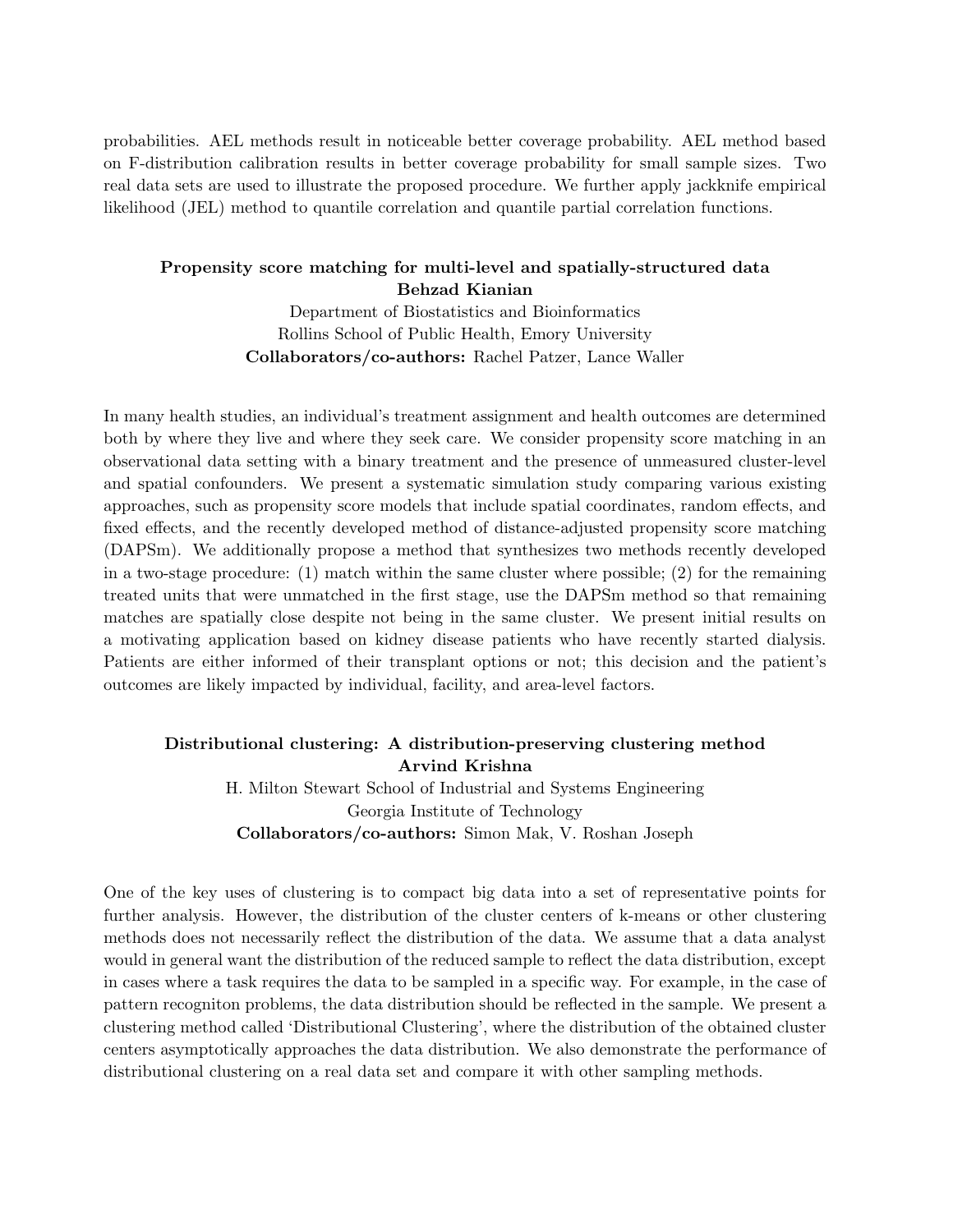# Dissecting differential signals in high-throughput data from complex tissues Ziyi Li Department of Biostatistics and Bioinformatics

Rollins School of Public Health, Emory University Collaborators/co-authors: Zhijin Wu, Peng Jin and Hao Wu

Samples from clinical practices are often mixtures of different cell types. The high-throughput data obtained from these samples are thus mixed signals. The cell mixture brings complications to data analysis, and will lead to biased results if not properly accounted for. We develop a method to model the high-throughput data from mixed, heterogeneous samples, and to detect differential signals. Our method allows flexible statistical inference for detecting a variety of cell-type specific changes. Extensive simulation studies and analyses of two real datasets demonstrate the favorable performance of our proposed method compared with existing ones serving similar purpose.

## Transformation and additivity in Gaussian process Li-Hsiang Lin H. Milton Stewart School of Industrial and Systems Engineering Georgia Institute of Technology Collaborators/co-authors: V. Roshan Joseph

Transformation of response is a common technique used in regression analysis. However, this method is not as prevalent when modeling deterministic functions. We proposed Transformed Additive Gaussian (TAG) process, finding a transformation to improve the additivity of the deterministic function. An additive function is easier to approximate and therefore the approximation obtained using such a transformation is expected to perform better. Furthermore, we extended TAG to a more general model called transformed approximately additive Gaussian (TAAG) process, for not just approximating but interpolating data from deterministic functions. Because TAG and TAAG both possess additive structures, efficient estimation techniques can be developed for their unknown parameters. Our proposed methods address several weaknesses of commonly used Gaussian process with product kernels, such as the occasional misidentification of important input variables and lower efficiency when fitting high dimensional and big data. These advantages are illustrated through numerical examples. We also applied TAG and TAAG to a noisy dataset.

## Bayesian joint modeling of multiple brain functional networks Joshua Lukemire

Department of Biostatistics and Bioinformatics Rollins School of Public Health, Emory University Collaborators/co-authors: Suprateek Kundu, Giuseppe Pagnoni, Ying Guo

Brain function is organized in coordinated modes of spatio-temporal activity (functional networks) exhibiting an intrinsic baseline structure with variations under different experimental conditions.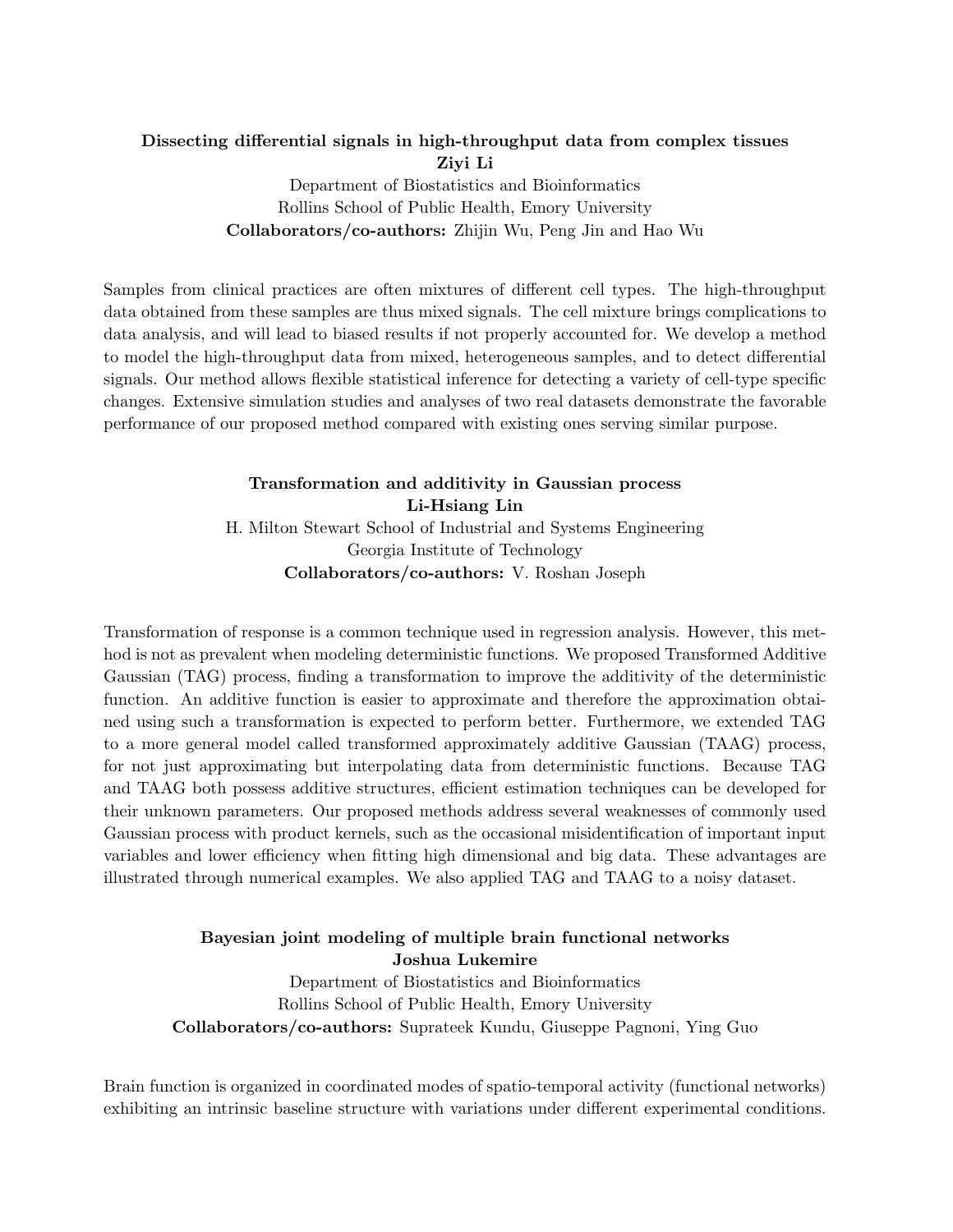Existing approaches for uncovering such network structures typically do not explicitly model shared and differential patterns across networks, thus potentially reducing the detection power. We develop an integrative modeling approach for jointly modeling multiple brain networks across experimental conditions. The proposed Bayesian Joint Network Learning approach develops flexible priors on the edge probabilities involving a common intrinsic baseline structure and differential effects specific to individual networks. Conditional on these edge probabilities, connection strengths are modeled under a Bayesian spike and slab prior on the off-diagonal elements of the inverse covariance matrix. The model is fit under a posterior computation scheme based on Markov chain Monte Carlo. An application of the method to fMRI Stroop task data provides unique insights into brain network alterations between cognitive conditions.

#### Latent scale prediction model for network valued covariates Xin Ma

Department of Biostatistics and Bioinformatics Rollins School of Public Health, Emory University Collaborators/co-authors: Suprateek Kundu

Network valued data commonly arise in various areas such as neuroimaging, genetics and social sciences. Although networks contain rich information, there have been limited advances in regression approaches involving network valued covariates in literature. One of the main challenges is the high dimensionality of the networks which often results in models with an inflated number of parameters, or alternative approaches which reduce the dimension of the networks and then use the low-dimensional structure to predict the outcome of interest. The first class of approaches are difficult to fit from a computational perspective and may result in inaccurate estimates, while the second class of methods often lack interpretability in terms of the connections in the observed network. In this work, we develop a novel regression model involving network valued covariates which uses a Bayesian framework to find a node-specific low-rank representation for the network covariates through the latent space model, then use a flexible regression framework for prediction. The approach results in a dramatic reduction in the number of regression parameters and is able to maintain interpretability at the node level. The posterior computation is realized through Markov Chain Monte Carlo with an efficient Gibbs Sampler involving a data augmentation scheme. We evaluate our performance in prediction and inference in simulations and real data example seeking to predict a clinical outcome based on structural connections in the human brain.

Selecting a representative subsample via SDART Cheng Meng Department of Statistics University of Georgia Collaborators/co-authors: Jingyi Zhang, Jinyang Chen, Wenxuan Zhong, Ping Ma

Given the large number of observations generated from an unknown continuous population density function  $p$ , we propose SDART, aiming to select subsamples which can approximately best-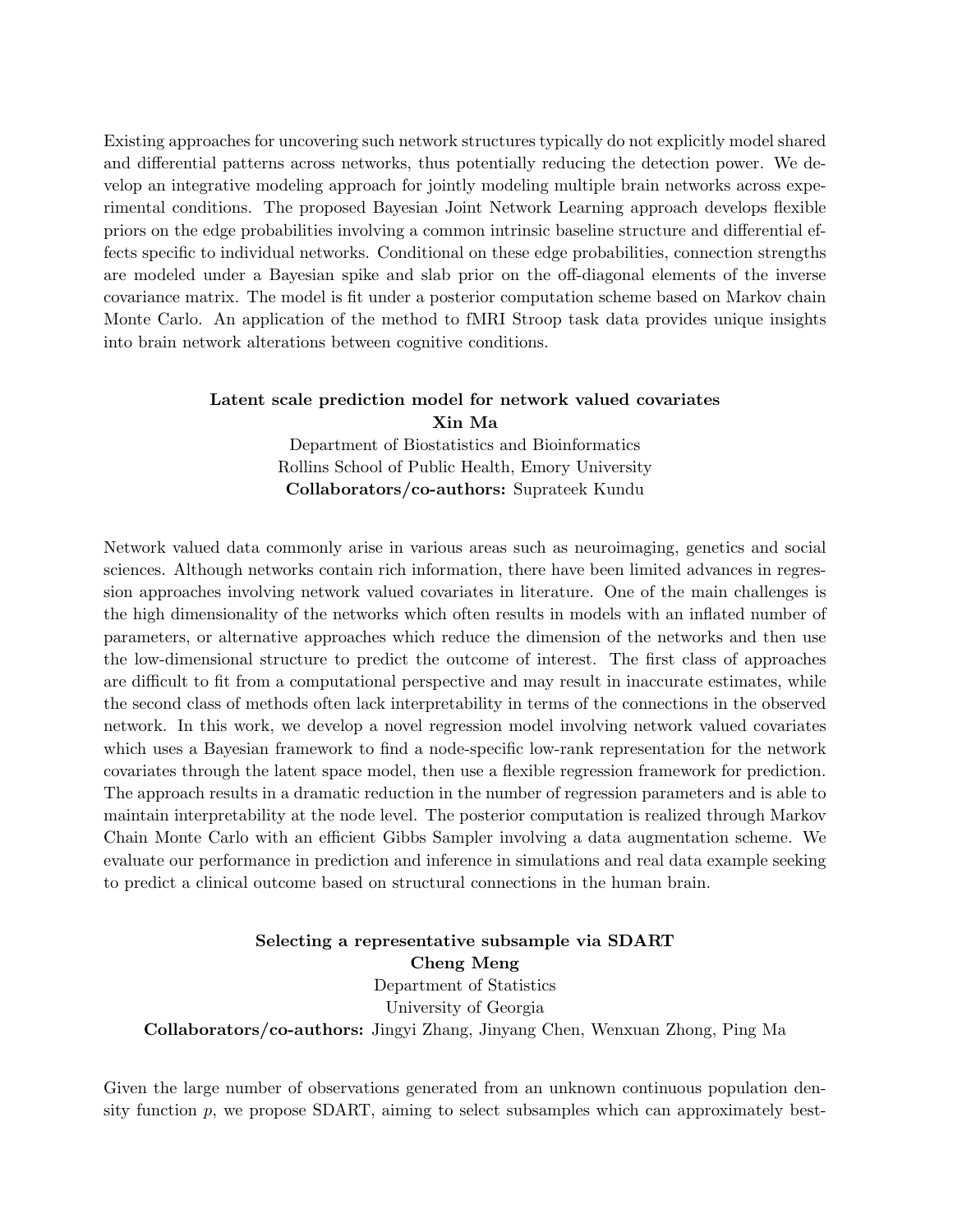represent p. SDART is derived by combining several algorithmic principles, namely measurepreserving transformation, space-filling design and nearest neighbor searching. SDART has an appealing visual representation of the population, requiring essentially  $O(n)$  memory and  $O(n \log(n))$ time. When applied to kernel density estimation, SDART achieves faster convergence rate than state of the art sampling methods. SDART is also suitable for the measure-constrained problem, as verified on several real-world datasets.

## Generalized fairness regularizers for neural networks Yonatan Mintz H. Milton Stewart School of Industrial and Systems Engineering Georgia Institute of Technology Collaborators/co-authors: Matt Olfat

Many predictive tasks (e.g. image recognition and natural language processing) have been revolutionized by Artificial Neural Networks (ANN). However, as these deep learning methods become more ubiquitous, there have been several examples of these models exhibiting anthropomorphic bias (e.g. making predictions correlated with race or gender for unrelated tasks) by overfitting to, and thus amplifying, existing biases in training data. We address this problem by considering a novel regularization approach for deep learning, inspired by the constrained optimization literature, that directly penalizes unwanted disparities in treatment of populations proportionally to their impact on observed prediction bias. Using this method, we can control bias at training time as opposed to in a pre- or post-processing step; this results in concurrent out-of-sample improvements in fairness and can even improve model accuracy for some data sets. Our method fits well into existing training approaches and can be easily generalized across network architectures and notions of fairness. We validate our method empirically on several real world data sets that contain implicit bias. Namely we examine the prediction of recidivism, income, and wine quality while remaining fair with respect to race, gender, and wine color, respectively.

#### Combining satellite imagery and numerical model simulation to estimate ambient air pollution

Nancy L. Murray

Department of Biostatistics and Bioinformatics Rollins School of Public Health, Emory University Co-authors: Howard H. Chang, Heather A. Holmes, Yang Liu

Ambient fine particulate matter less than 2.5 micrometers in aerodynamic diameter  $(PM_{2.5})$  has been linked to various adverse health outcomes. However, the sparsity of air quality monitors greatly restricts the spatial-temporal coverage of PM2.<sup>5</sup> measurements, potentially limiting the accuracy of  $PM_{2.5}$ -related health studies. We develop a method to combine estimates for  $PM_{2.5}$  using satellite-retrieved aerosol optical depth (AOD) and simulations from the Community Multiscale Air Quality (CMAQ) modeling system. While most previous methods utilize AOD or CMAQ separately, we aim to leverage advantages offered by both methods in terms of resolution and coverage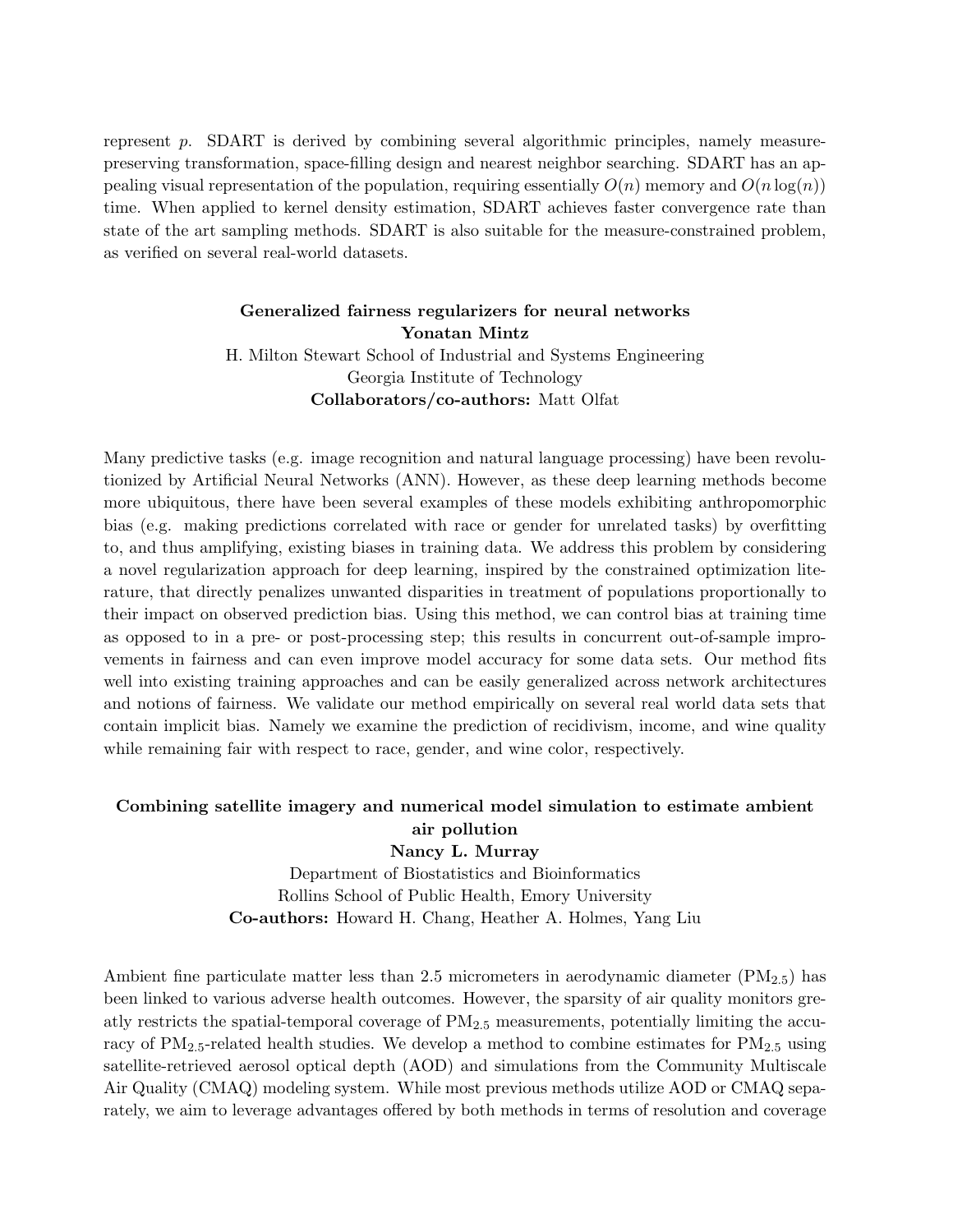by using Bayesian model averaging. In an application of estimating daily  $PM_{2.5}$  in the Southeastern United States, the ensemble approach outperforms previously developed spatial-temporal statistical models that use either AOD or bias-corrected CMAQ simulations in cross-validation (CV) analyses. The enhanced prediction performance that the ensemble technique provides at fine-scale spatial resolution, as well as the availability of prediction uncertainty, can be further used in health effect analyses of air pollution exposure.

# Partially collapsed Gibbs sampling for latent Dirichlet allocation Hongju Park Department of Statistics University of Georgia Collaborators/co-authors: Taeyoung Park, Yung-Seop Lee

A latent Dirichlet allocation (LDA) model is a Bayesian hierarchical model that identifies latent topics from text corpora. Current popular inferential methods to fit the LDA model are based on variational Bayesian inference, collapsed Gibbs sampling, or a combination of these. However, these methods can suffer from large bias, particularly when text corpora consist of various clusters with different topic distributions. This paper proposes an inferential LDA method to efficiently obtain unbiased estimates under flexible modeling for text corpora by using the method of partial collapse and the Dirichlet process mixtures. The method is illustrated using a simulation study and an application to a corpus of 1300 documents from neural information processing systems (NIPS) conference articles during the period of 2000–2002 and British Broadcasting Corporation (BBC) news articles during the period of 2004–2005.

# Planning and analyzing clinical trials with competing risks: Recommendations for choosing appropriate statistical methodology J. C. Poythress

Department of Statistics University of Georgia Collaborators/co-authors: Misun Yu Lee, Jim Young

In the analysis of time-to-event data, competing risks occur when multiple event types are possible, and the occurrence of a competing event precludes the occurrence of the event of interest. In this situation, statistical methods that ignore competing risks (e.g., by treating competing events as censoring) can result in biased inference regarding the event of interest. We review the mechanisms that lead to bias, and describe several statistical methods that have been proposed to avoid bias by formally accounting for competing risks in the analyses of the event of interest. Through simulation, we illustrate that Gray's test should be used in lieu of the logrank test for nonparametric hypothesis testing. We also compare the two most popular models for semi-parametric modelling: the cause-specific hazards (CSH) model and Fine-Gray (F-G) model. We explain how to interpret estimates obtained from each model, and identify conditions under which the estimates of the hazard ratio and subhazard ratio differ numerically. Finally, we evaluate several model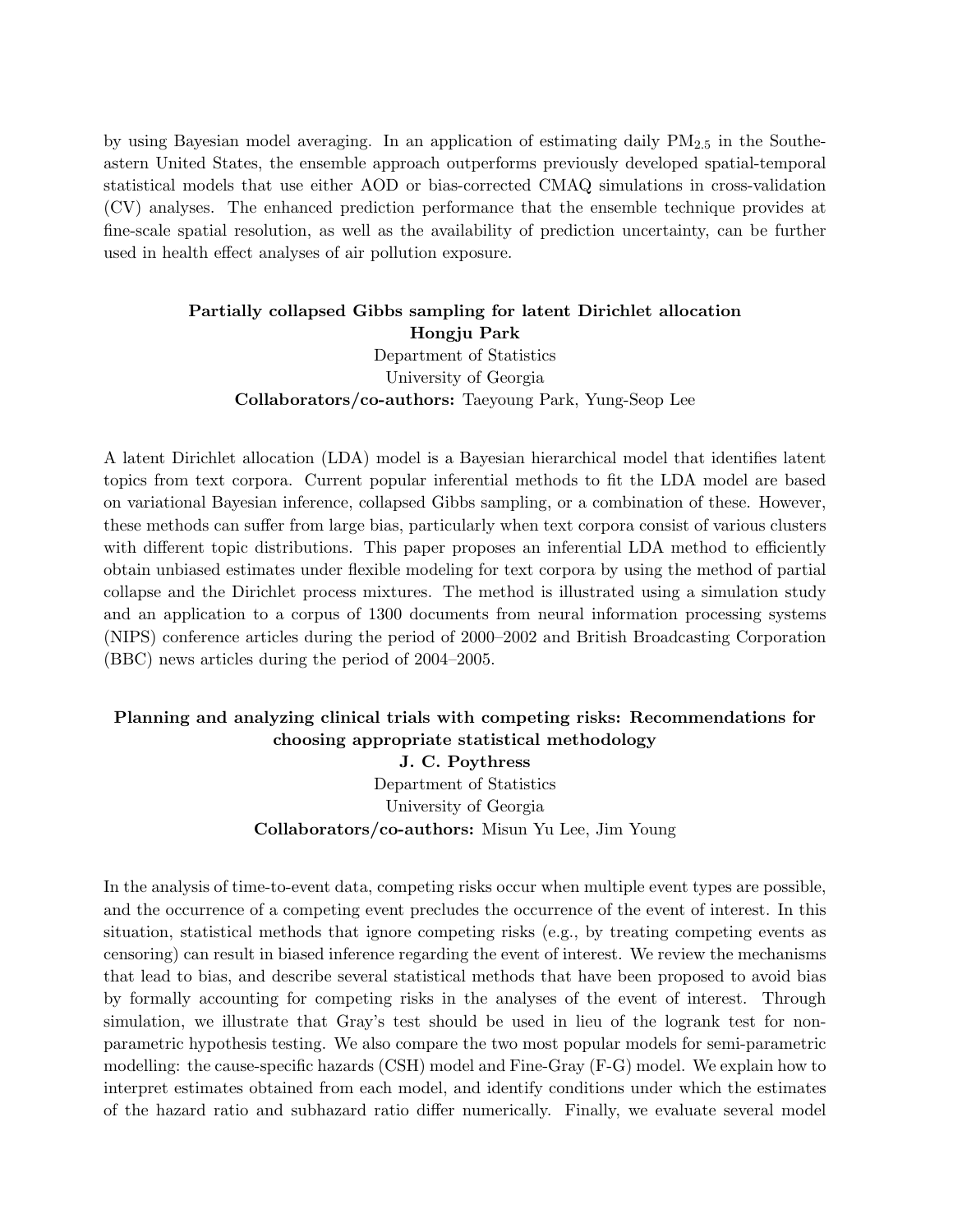diagnostic methods with respect to their sensitivity to detect lack-of-fit when the CSH model holds, but the F-G model is misspecified, and vice versa. Our results illustrate that adequacy of model fit can strongly impact the validity of statistical inference. We recommend analysts incorporate a model diagnostic procedure and contingency to explore other appropriate models when developing the analysis plan for trials in which competing risks are anticipated.

## On the probability distributions of durations of heatwaves Sohini Raha

Department of Statistics North Carolina State University Collaborators/co-authors: Sujit Ghosh

Characterization of heatwaves is becoming increasingly important in environmental research as they pose a significant threat to many human lives worldwide. Though several quantifications of the extremities of a heatwave have been proposed in literature, they are mostly improvised and there does not exist a universally accepted definition of heatwave. In this paper, we devise a probabilistic inferential framework to characterize heatwave, and come up with a definition which can capture the essence of all existing ad hoc definitions. Based on results for sums of dependent Bernoulli random variables, we derive an approximate distribution on the frequency of such durations for a stationary time series. We select a daily time series e.g. maximum ambient temperature or heat-index (based on temperature and relative humidity) and define "Duration" as the amount of days the time series stays above a chosen threshold in one up-crossing in a fixed location. We then propose a hierarchical model for the durations and validate it using two different datasets, one with Atlanta data, and the other one with 126 USCRN weather stations spread across the United States. Using the distributions of the durations, we compute the expected duration of an up-crossing corresponding to a threshold in a fixed location, and define an up-crossing to be a heatwave if the duration of that exceeds the expectation. Moreover, we demonstrate a quadratic relationship between the threshold quantiles and the expected duration which makes it easier to identify the heatwaves at any given level of the quantiles of the time series that are generally used to define extreme heatwave.

## Empirical likelihood inference for the two-way partial AUC Husneara Rahman Department of Mathematics and Statistics Georgia State University Collaborators/co-authors: Yichuan Zhao

Receiver operative curve (ROC) is an important tool for observing the performance of binary classifiers. Area under the ROC curve (AUC) is calculated in this regard. It has been observed that putting restrictions on both true positive rates and false positive rates while calculating AUC provides much better classification ability. Such statistic is termed as two-way partial AUC. Empirical likelihood procedure, which does not require underlying distributional assumption is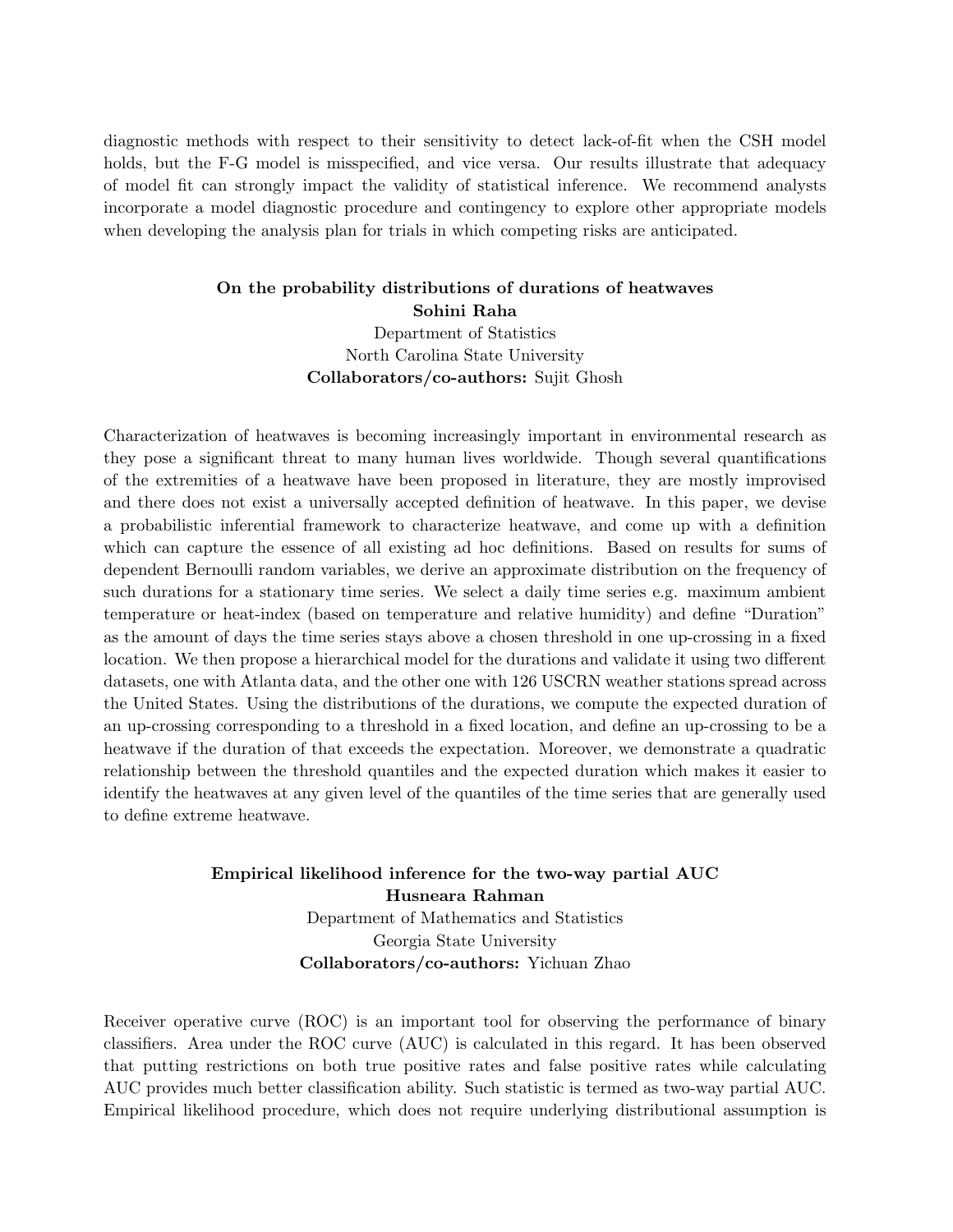much suitable in the estimation of such statistic. In this paper, a confidence interval for the twoway partial AUC based on empirical likelihood method is constructed. The performance of our proposed confidence interval is also compared with bootstrap confidence interval using simulation studies. The procedure is applied to a practical data set.

#### Predicting tree timber quality proportions by using a logit GLMM model Héctor I. Restrepo

Warnell School of Forestry and Natural Resources University of Georgia Collaborators/co-authors: Nicole Lazar, Bronson P. Bullock

The ultimate goal of forest modeling, from the timber management perspective, is to obtain an accurate estimation of the merchantable volume as an input for financial return calculations. Finding the proportions of timber in each of the commercial pine product classes (i.e. sawtimber, chip-n-saw, and pulpwood) is an important part in estimating merchantable volume. Since timber products have different market prices, merchantable volume must be adjusted based on product classes. Stem quality may differ as a function of forest growth factors, i.e. age, environmental conditions, genetics, planting density and management regimes. The objective of this research is to predict the timber product class proportions over time as a function of forest growth factors and early field measurements of stem quality at age six. Data from a designed research trial evaluating the impacts of density and management over ages 6-21 (years) were used to estimate a logit GLMM model. The random component of the model is associated with the repeated measures of the units (plots). Proportions of timber product classes can be used to adjust the timber prices. Those proportions can be used to obtain a blended price of timber, resulting in a simplification of the financial calculations. Furthermore, timber product class proportions can be used to optimize financial returns by performing marginal analysis of applying certain management regimes.

#### Statistical inference for Rossby waves: A time series approach to persistent homology Richard Ross

Department of Statistics University of Georgia Collaborators/co-authors: Lynne Seymour, Nicole Lazar, Thomas L Mote

Persistent Homology is a tool used within the framework of Topological Data Analysis that helps to summarize data based on its homological structure. In previous work, we've used this tool to generate time series which describe the relative strength of evidence for certain climatological patterns (a given number of Rossby waves). In this work, we implement inference for dependent time series data to provide concrete statistical inference. We present the results of this time series analysis, present a possible interface for climate researchers to use our work and results, and describe the next steps in developing our models and inference.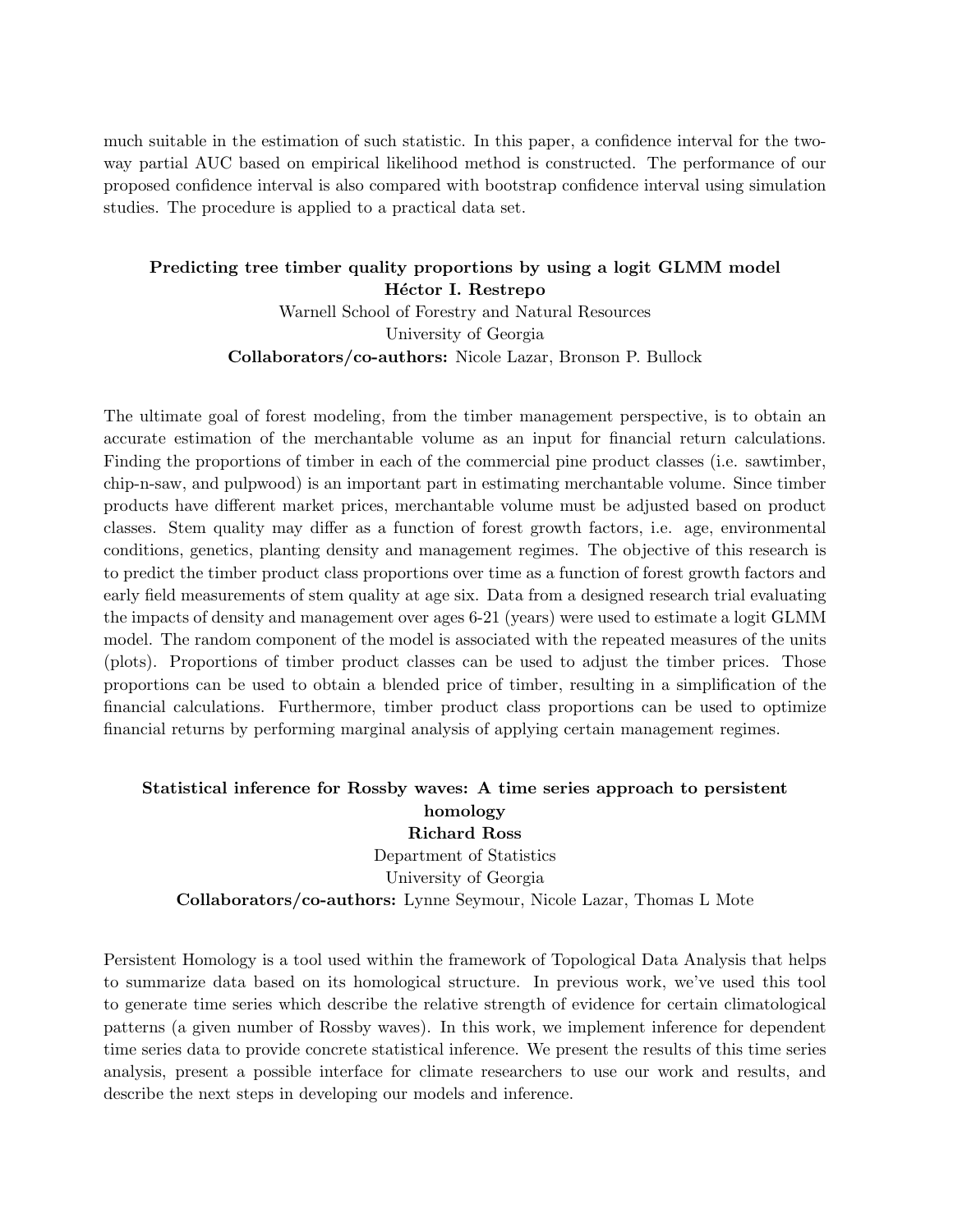## Comparison of groups based on cluster analysis of fMRI data Arunava Samaddar Department of Statistics University of Georgia

Collaborators/co-authors: Cheolwoo Park, Nicole Lazar, Jennifer E. McDowell, Brooke

Jackson

We aim to evaluate brain activation using functional Magnetic Resonance Imaging (fMRI) data and activation changes across time associated with practice related cognitive control during tasks. FMR images are acquired from participants engaged in 1 block design and 5 probability event related designs at two scan sessions: 1) pre-practice before any exposure to the task, and 2) postpractice, after 4 days of daily practice on either general antisaccade (generating a glance away from the cue) tasks or specific probability related event runs, which are a mixture of antisaccade and prosaccade (generating a glance towards the cue) task. The clustering technique is composed of several steps: detrending, data aggregation, wavelet transform and thresholding, the adaptive pivotal thresholding test, principal component analysis and K-medoids clustering. We use the structural similarity index to compare similarity between pre- and post- scan session images on the probability event related runs.

## Empirical likelihood inference for the panel count data with informative observation process Faysal Satter

Department of Mathematics and Statistics Georgia State University Collaborators/co-authors: Yichuan Zhao

Panel count data are interval-censored recurrent event data, which often arises from longitudinal studies. Each study subject is observed only at discrete time points rather than continuously. As a result, one can only know the total number of events occurred between two observation time points instead of actual time of the events. Furthermore, the observation times can be different among subjects and carry important information about the underlying recurrent process. In this paper, empirical likelihood (EL) method for panel count data with informative observation times is proposed. An empirical likelihood ratio for the vector of regression coefficients is formulated and the Wilks theorem is established. Simulation studies are carried out to show the performance of empirical likelihood and compare those with normal approximation methods. We compare the EL with existing methods using an illustrative example from bladder cancer study.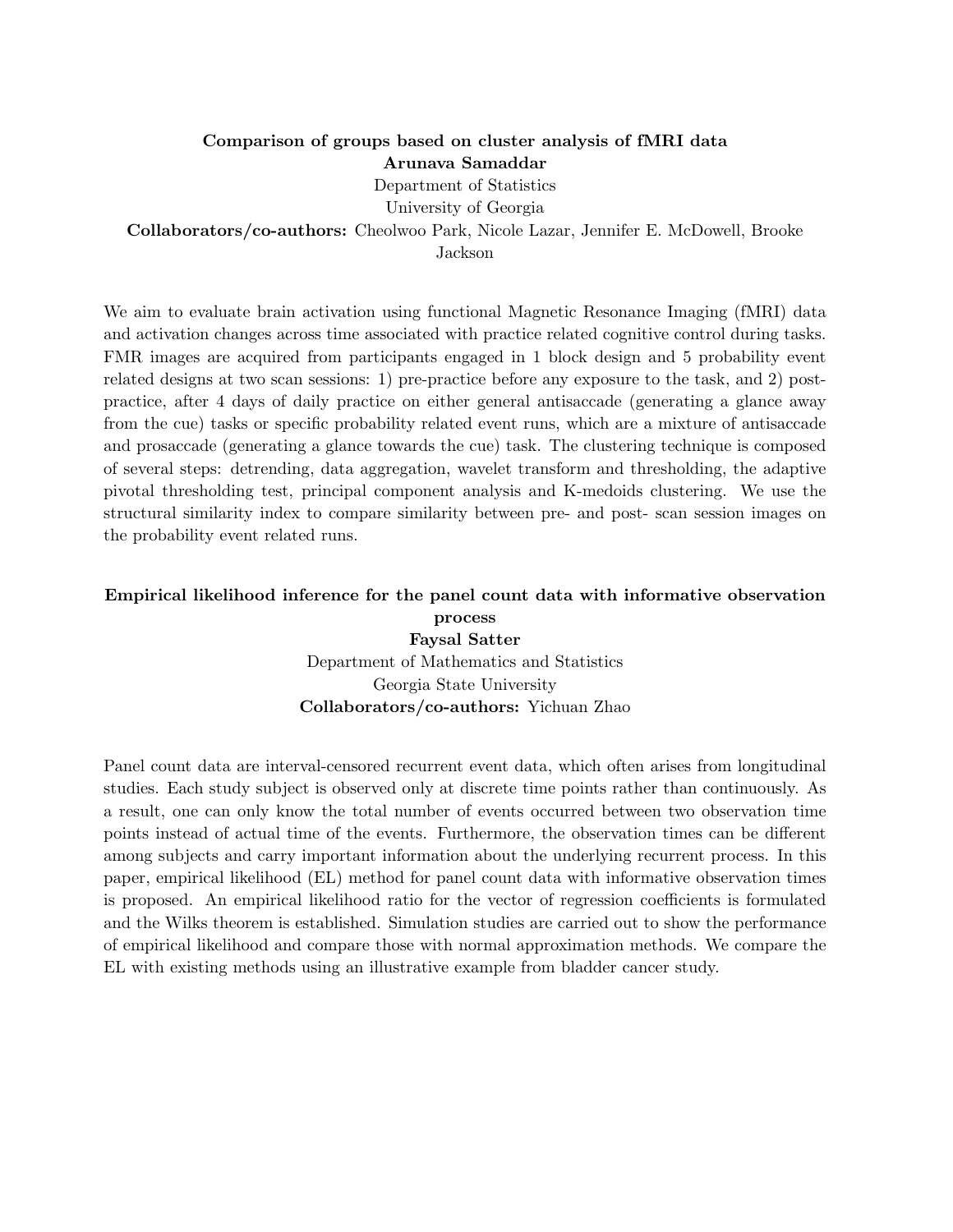A Bayesian multidimensional trend filter Stella C. W. Self Department of Mathematical Sciences Clemson University Collaborators/co-authors: Christopher McMahan

The Bayesian multidimensional trend filter is an extension of the one-dimensional trend filtering technique popular in time series analysis. The method is suitable for data collected over 2 or more dimensions, such as spatial or spatio-temporal data. The multidimensional trend filter estimates a smooth trend function over the entire support space. The technique is computationally tractable, even for a large number of observations or a large support space. Furthermore, the computational expense of the method is determined by a user-specified level of discretezation and is nearly independent of the number of observations. An adaptive method of performing the discretezation of the support space is developed.

#### Dynamic regression with recurrent events Jae Eui Soh Department of Biostatistics and Bioinformatics Rollins School of Public Health, Emory University Collaborators/co-authors: Yijian Huang

Recurrent events often arise in follow-up studies where a subject may experience multiple occurrences of the same event. Examples include opportunistic infections in AIDS patients, successive pulmonary exacerbations in cystic fibrosis patients, myocardial infarctions, seizures in epileptic patients, and successive tumors in cancer studies. By the multiplicity nature of recurrent events, a dependence structure is often observed within a subject. Therefore, accommodating such intraindividual correlation is important in analyzing recurrent events. Most regression models with recurrent events tacitly assume constant effects of covariates. However, the effects may actually vary over time in many applications. In a clinical study for AIDS patients, for example, a treatment may take time to reach its full efficacy rather than right after randomization; meanwhile, the treatment effect may also erode over time as drug resistance develops, e.g., Eshleman et al (2001) and Wu et al (2005). Such circumstances call for more general models to accommodate the evolving effects of covariates. To address the time-varying effects, we propose a dynamic regression model to target the mean frequency of recurrent events at the population level. We develop an estimation procedure that fully exploits the observed data. Consistency and weak convergence of the proposed estimator are established. Simulation studies demonstrate that the proposed method works well, and two real data analyses illustrate its practicality.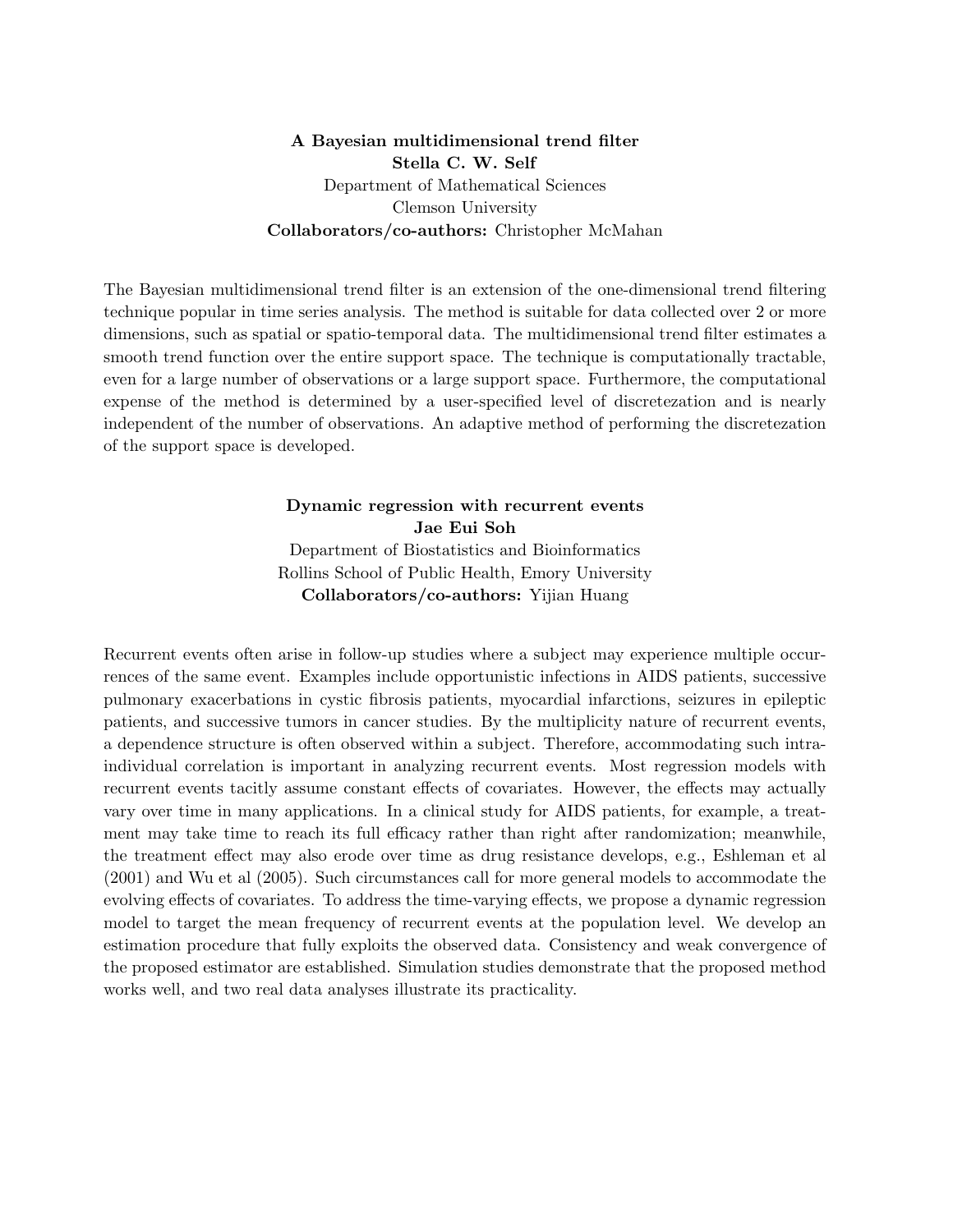#### Factor analysis on report citations using a combined latent and graphical model Namjoon Suh

H. Milton Stewart School of Industrial and Systems Engineering

Georgia Institute of Technology

Collaborators/co-authors: Xiaoming Huo, Erice Heim, Timothy Van Slyke and Lee Seversky

We propose a combined latent and graphical model for the citation network, where either a latent model or a graphical model alone is often insufcient to capture the structure of the data. The proposed model has a latent (i.e., factor analysis) model to represents the main technological trends (aka factors), and adds a sparse graphical component that captures the remaining ad-hoc dependence. Model selection and parameter estimation are carried out simultaneously through construction of a pseudo-likelihood function and properly chosen penalty terms. The convexity of the pseudo-likelihood function allows us to develop an efcient algorithm, while the penalty terms generate a low-dimensional latent component and a sparse graphical structure.Simulation results are reported that show the new method works well in practical situations. The proposed method has been applied to a real application in HEP-Ph(high energy physics phenomenology) citation data set.

#### A novel hierarchical independent component modeling framework with application to longitudinal fMRI study

Yikai Wang Department of Biostatistics and Bioinformatics Rollins School of Public Health, Emory University Collaborators/co-authors: Ying Guo

In recent years, longitudinal neuroimaging study has become increasingly popular in neuroscience research to investigate disease-related changes in brain functions, to study neurodevelopment or to evaluate treatment effects on neural processing. One of the important goals in longitudinal imaging analysis is to study temporal changes in brain functional networks and its association with subjects' clinical or demographical covariates. In neuroscience literature, one of the most commonly used tools to extract and characterize brain functional networks is independent component analysis (ICA), which separates multivariate signals into linear mixture of independent components. However, existing ICA methods are developed only for cross-section study and not suited for modelling repeatedly measured imaging data. In this paper, we proposed a novel longitudinal independent component model (L-ICA) as the first formal statistical modeling framework that extends ICA to longitudinal setting. By incorporating subject-specific random effects and visit-specific covariate effects, L-ICA is able to provide more accurate estimates of changes in brain functional networks on both the population- and individual-level, borrow information within the same subject to increase statistical power in detecting covariate effects on temporal changes in the networks, and allow for model-based prediction for changes in brain networks related to disease progression, treatment or neurodevelopment. We developed fully traceable exact EM algorithm to obtain maximum likelihood estimation of L-ICA. We further develop two approximate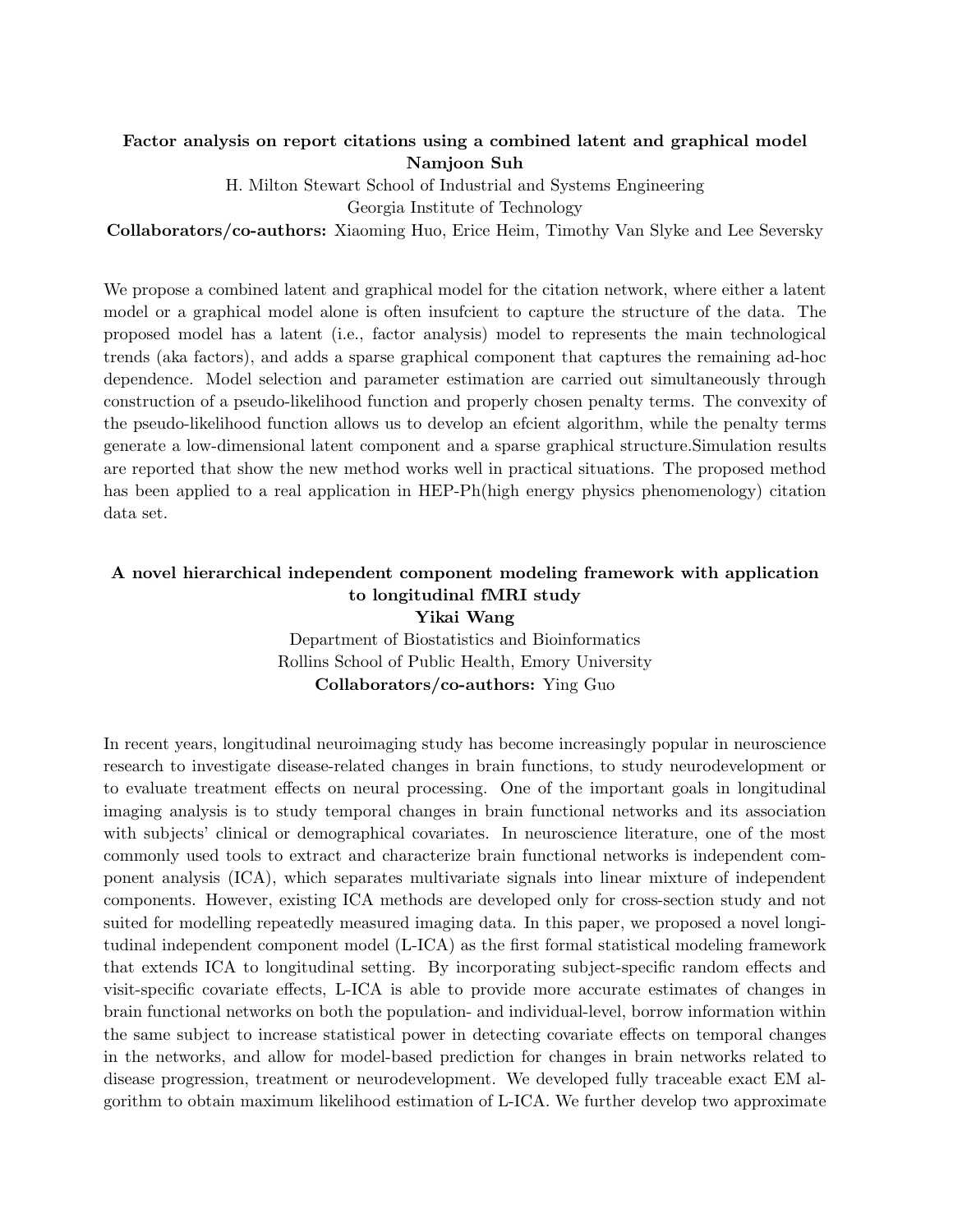EM algorithms based on voxel-specific subspace and sub-sampling techniques which greatly reduce the computation time while still retaining high accuracy. Moreover, we proposed a voxel-specific approximate inference procedure for examining covariate effects on brain network changes. Simulation results demonstrate the advantages of our proposed methods. We apply L-ICA to ADNI2 study to investigate deterioration in brain functional network in Alzheimer disease. Results from the L-ICA provides biologically insightful findings which are not revealed using the traditional methods.

> First-order optimal sequential subspace change-point detection Liyan Xie H. Milton Stewart School of Industrial and Systems Engineering Georgia Institute of Technology Collaborators/co-authors: George V. Moustakides, Yao Xie

We consider the sequential change-point detection problem of detecting changes that are characterized by a subspace structure. Such changes are frequent in high-dimensional streaming data altering the form of the corresponding covariance matrix. In this work we present a Subspace-CUSUM procedure and demonstrate its first-order asymptotic optimality properties for the case where the subspace structure is unknown and needs to be simultaneously estimated. To achieve this goal we develop a suitable analytical methodology that includes a proper parameter optimization for the proposed detection scheme. Numerical simulations corroborate our theoretical findings.

## Distance-based independence screening for canonical analysis Chuanping Yu H. Milton Stewart School of Industrial and Systems Engineering Georgia Institute of Technology Collaborators/co-authors: Xiaoming Huo

We introduce a new method named Distance-based Independence Screening for Canonical Analysis (DISCA) to reduce dimensions of two random vectors with arbitrary dimensions. DISCA is based on the distance-based independence measure, also known as the distance covariance, proposed by Székely and Rizzo in 2007. Unlike the existing canonical analysis methods, DISCA does not need the assumption that the dimension of the reduced subspaces of the two random vectors are equal. Besides, it can be applied to any types of distributions, continuous or discrete, light- or heavytailed. DISCA is eventually to solve a non-convex optimization problem. We reformulate it as a difference-of-convex (DC) optimization problem, and then it can be solved efficiently by adopting the alternating direction method of multipliers (ADMM) on the convex part of the DC problem. This formulation avoids the potentially numerically-intensive bootstrap method to determine the dimension of the reduced subspaces. In both the simulation studies and the real data cases, DISCA can not only handle the cases that other methods cannot do, but also perform comparably or better than other dimension reduction methods.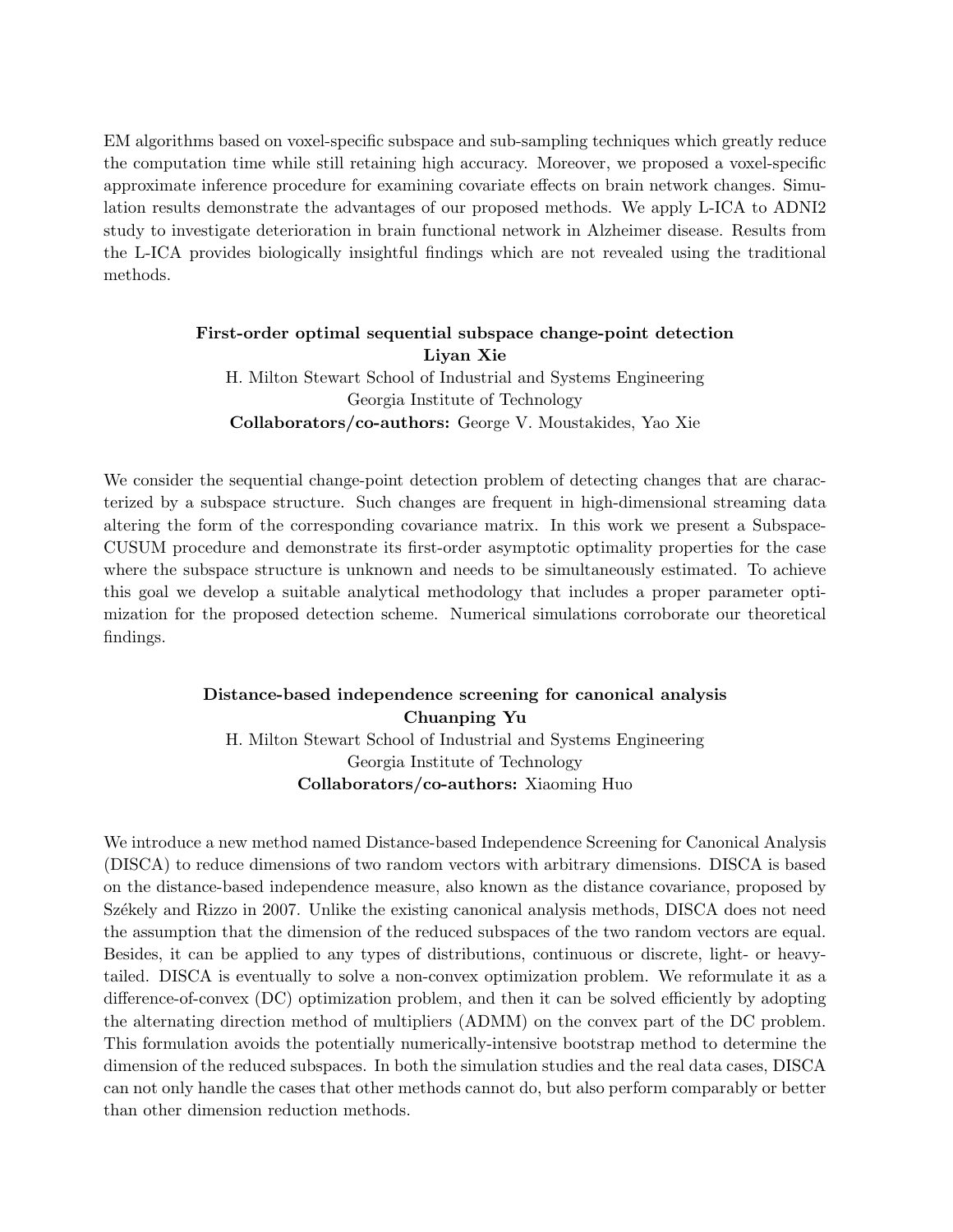#### Decentralized computing methods for feature fusion Jingyi Zhang Department of Statistics University of Georgia Collaborators/co-authors: Ping Ma, Wenxuan Zhong

Due to the data transmission cost and data privacy, some multi-site data fusion can only be conducted through feature level. Under this situation, traditional statistical tools cannot be directly applied to the separated datasets. Decentralized computing methods have received significant attention recently. The methods tackle the multi-site problem by keeping the data in local nodes and exchanging only the estimator in each optimization step. In this paper, we consider the multi-site feature fusion problem when the data pooling is hard to process. We propose a decentralized computing method to fuse features. Theoretical results confirm the convergence and asymptotic property of the proposed method, even when there exist batch effects on different nodes. Simulation studies and real data examples indicate the proposed method dominates the existing traditional methods. We will study the communication efficiency in the future study.

## Robustness and Tractability for High-Dimensional M-estimators Ruizhi Zhang H. Milton Stewart School of Industrial and Systems Engineering Georgia Institute of Technology Collaborators/co-authors: Yajun Mei, Jianjun Shi, Huan Xu

We investigate two important properties of M-estimator, namely robustness and tractability, in linear regression when the data are contaminated by arbitrary outliers. Specifically, robustness means the statistical property that the estimator should always be close to the true parameters regardless of the distribution of the outliers, whereas tractability means the computational property that the estimator can be computed efficiently even though the objective function of the Mestimator can be *non-convex*. In this article, by learning the landscape of the empirical risk, we show that under mild conditions, many M-estimators enjoy nice robustness and tractability properties simultaneously when the percentage of outliers is small. We extend our analysis to the high-dimensional setting in which the number of parameters is greater than the number of samples, and provide that when the proportion of outliers is small, many penalized M-estimators with  $L_1$ penalty will enjoy robustness and tractability simultaneously. Our research provides a principled approach to choose tuning parameters for some families of M-estimators through balancing the tradeoff between robustness and tractability when the data are contaminated by arbitrary outliers. Simulation and case study results are presented to illustrate the usefulness of our theoretical results for M-estimators under Welsch's exponential loss.